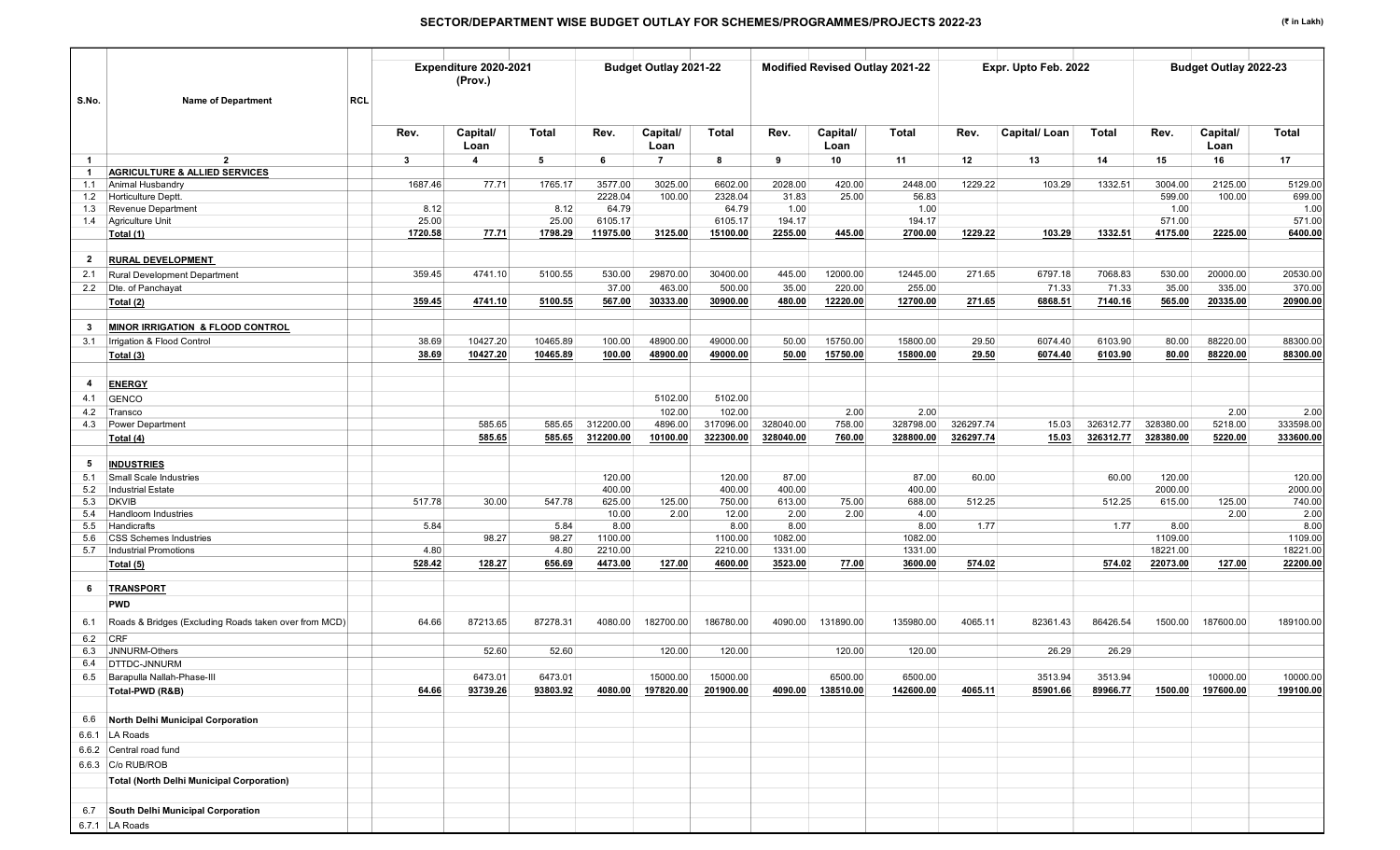| S.No.<br><b>Name of Department</b>                                                   | <b>RCL</b>        | Expenditure 2020-2021<br>(Prov.) |                   |                    | Budget Outlay 2021-22 |                     |                   |                     | Modified Revised Outlay 2021-22 |                  | Expr. Upto Feb. 2022 |                   |                    | Budget Outlay 2022-23 |                    |
|--------------------------------------------------------------------------------------|-------------------|----------------------------------|-------------------|--------------------|-----------------------|---------------------|-------------------|---------------------|---------------------------------|------------------|----------------------|-------------------|--------------------|-----------------------|--------------------|
|                                                                                      | Rev.              | Capital/<br>Loan                 | Total             | Rev.               | Capital/<br>Loan      | Total               | Rev.              | Capital/<br>Loan    | Total                           | Rev.             | Capital/Loan         | Total             | Rev.               | Capital/<br>Loan      | <b>Total</b>       |
| $\overline{2}$<br>$\overline{1}$                                                     | $\mathbf{3}$      | $\overline{\mathbf{4}}$          | 5                 | 6                  | $\overline{7}$        | 8                   | 9                 | 10                  | 11                              | 12               | 13                   | 14                | 15                 | 16                    | 17                 |
| 6.7.2 Central road fund                                                              |                   |                                  |                   |                    |                       |                     |                   |                     |                                 |                  |                      |                   |                    |                       |                    |
| <b>Total (South Delhi Municipal Corporation)</b>                                     |                   |                                  |                   |                    |                       |                     |                   |                     |                                 |                  |                      |                   |                    |                       |                    |
| <b>East Delhi Municipal Corporation</b><br>6.8                                       |                   |                                  |                   |                    |                       |                     |                   |                     |                                 |                  |                      |                   |                    |                       |                    |
| 6.8.1 LA Roads                                                                       |                   |                                  |                   |                    |                       |                     |                   |                     |                                 |                  |                      |                   |                    |                       |                    |
| 6.8.2 Central road fund                                                              |                   |                                  |                   |                    |                       |                     |                   |                     |                                 |                  |                      |                   |                    |                       |                    |
| <b>Total (East Delhi Municipal Corporation)</b>                                      |                   |                                  |                   |                    |                       |                     |                   |                     |                                 |                  |                      |                   |                    |                       |                    |
|                                                                                      |                   |                                  |                   |                    |                       |                     |                   |                     |                                 |                  |                      |                   |                    |                       |                    |
| <b>Total [Roads &amp; Bridges]</b>                                                   | 64.66             | 93739.26                         | 93803.92          | 4080.00            | 197820.00             | 201900.00           | 4090.00           | 138510.00           | 142600.00                       | 4065.11          | 85901.66             | 89966.77          | 1500.00            | 197600.00             | 199100.00          |
| <b>Transport Department</b><br>6.9                                                   |                   |                                  |                   |                    |                       |                     |                   |                     |                                 |                  |                      |                   |                    |                       |                    |
| 6.9.1 Development of alternative mode of Transport (JNNURM)                          |                   |                                  |                   |                    |                       |                     |                   |                     |                                 |                  |                      |                   |                    |                       |                    |
| Mono Rail<br>а.                                                                      |                   |                                  |                   |                    | 1.00                  | 1.00                |                   | 1.00                | 1.00                            |                  |                      |                   |                    |                       |                    |
| b.<br><b>BRT</b>                                                                     |                   |                                  |                   |                    | 69.00                 | 69.00               |                   | 1.00                | 1.00                            |                  |                      |                   |                    |                       |                    |
| 6.9.2 MRTS<br>6.9.3 RRTS                                                             |                   | 75000.00                         | 75000.00          |                    | 125000.00<br>100.00   | 125000.00<br>100.00 |                   | 125000.00<br>100.00 | 125000.00<br>100.00             |                  | 50000.00             | 50000.00          | 100.00             | 180000.00<br>1.00     | 180100.00<br>1.00  |
| 6.9.4 Operation & Control Centre - Private Bus Clusters & PIS                        | 1.00              |                                  | 1.00              | 1.00               |                       | 1.00                | 1.00              |                     | 1.00                            | 1.00             |                      | 1.00              | 1.00               |                       | 1.00               |
| Viability Gap funding towards Cluster Buses<br>6.9.5                                 | 109999.21         |                                  | 109999.21         | 150000.00          |                       | 150000.00           | 137500.00         |                     | 137500.00                       | 89219.77         |                      | 89219.77          | 135000.00          |                       | 135000.00          |
| Strengthening of Transport Deptt.<br>6.9.6                                           | 51.56             | 8134.32                          | 8185.88           | 190.50             | 5100.00               | 5290.50             | 195.00            | 3501.00             | 3696.00                         | 55.25            | 1950.38              | 2005.63           | 213.50             | 2500.00               | 2713.50            |
| 6.9.7 Development of Bus Terminals / Depots                                          |                   | 7498.88                          | 7498.88           |                    | 20000.00              | 20000.00            |                   | 45000.00            | 45000.00                        |                  | 6441.65              | 6441.65           |                    | 45000.00              | 45000.00           |
| 6.9.8 Restructuring / Revival of DTC (Purchase of Buses)                             |                   |                                  |                   |                    | 55000.00              | 55000.00            |                   |                     |                                 |                  |                      |                   |                    | 100.00                | 100.00             |
| 6.9.9 Loan to DTIDC                                                                  |                   |                                  |                   |                    |                       |                     |                   |                     |                                 |                  |                      |                   |                    |                       |                    |
| 6.9.10 C/o bus Queue sheltter                                                        |                   |                                  |                   |                    | 3000.00               | 3000.00             |                   | 200.00              | 200.00                          |                  |                      |                   |                    | 7500.00               | 7500.00            |
| 6.9.11 State electric vehicle fund                                                   |                   |                                  |                   | 1022.00            |                       | 1022.00             |                   |                     |                                 |                  |                      |                   |                    |                       |                    |
| GIA to DTIDC for implementation of Electric Vehicle Policy<br>6.9.12<br>(New Scheme) |                   |                                  |                   |                    |                       |                     | 10331.00          |                     | 10331.00                        | 2500.00          |                      | 2500.00           |                    |                       |                    |
| 6.9.13 GIA to DTC for working deficit                                                |                   |                                  |                   | 220000.00          |                       | 220000.00           | 232000.00         |                     | 232000.00                       | 220000.00        |                      | 220000.00         | 235000.00          |                       | 235000.00          |
| 6.9.14 Subsidy to DTC & Cluster Buses                                                |                   |                                  |                   | 56600.00           |                       | 56600.00            | 33500.00          |                     | 33500.00                        | 17707.65         |                      | 17707.65          | 33000.00           |                       | 33000.00           |
| 6.9.15 Subsidy to DMRC for female commuters                                          |                   |                                  |                   | 1.00               |                       | 1.00                | 1.00              |                     | 1.00                            |                  |                      |                   | 1.00               |                       | 1.00               |
| 6.9.16 Deployment of Marshals in DTC & Cluster Buses                                 |                   |                                  |                   | 46700.00           |                       | 46700.00            | 26700.00          |                     | 26700.00                        | 25709.00         |                      | 25709.00          | 28000.00           |                       | 28000.00           |
| 6.9.17 Others                                                                        | 251.31            |                                  | 251.31            | 485.50             | 1030.00               | 1515.50             | 539.00            | 130.00              | 669.00                          | 261.32           |                      | 261.32            | 15893.50           | 290.00                | 16183.50           |
| <b>Total [Transport Department]</b>                                                  | 110303.08         | 90633.20                         | 200936.28         | 475000.00          | 209300.00             | 684300.00           | 440767.00         | 173933.00           | 614700.00                       | 355453.99        | 58392.03             | 413846.02         | 447209.00          | 235391.00             | 682600.00          |
|                                                                                      |                   |                                  |                   |                    |                       |                     |                   |                     |                                 |                  |                      |                   |                    |                       |                    |
| Total (6)                                                                            | 110367.74         | 184372.46                        | 294740.20         | 479080.00          | 407120.00             | 886200.00           | 444857.00         | 312443.00           | 757300.00                       | 359519.10        | 144293.69            | 503812.79         | 448709.00          | 432991.00             | 881700.00          |
| <b>SCIENCE, TECHNOLOGY &amp; ENVIRONMENT</b><br>7                                    |                   |                                  |                   |                    |                       |                     |                   |                     |                                 |                  |                      |                   |                    |                       |                    |
| 7.1 Environment Deptt.                                                               | 4335.75           | 5.00                             | 4340.75           | 12420.00           | 1040.00               | 13460.00            | 5475.00           | 73.59               | 5548.59                         | 3827.99          | 30.00                | 3857.99           | 12130.00           | 560.00                | 12690.00           |
| 7.2 Forest Department                                                                | 1324.01           | 3491.21                          | 4815.22           | 3155.00            | 4500.00               | 7655.00             | 2450.00           | 7743.00             | 10193.00                        | 2377.16          | 5117.66              | 7494.82           | 2250.00            | 4500.00               | 6750.00            |
| 7.3 Deptt. of IT<br>Total (7)                                                        | 566.41<br>6226.17 | 3496.21                          | 566.41<br>9722.38 | 285.00<br>15860.00 | 5540.00               | 285.00<br>21400.00  | 358.41<br>8283.41 | 7816.59             | 358.41<br>16100.00              | 27.08<br>6232.23 | 5147.66              | 27.08<br>11379.89 | 260.00<br>14640.00 | 5060.00               | 260.00<br>19700.00 |
|                                                                                      |                   |                                  |                   |                    |                       |                     |                   |                     |                                 |                  |                      |                   |                    |                       |                    |
| 8<br><b>SECTT. ECONOMIC SERVICES</b>                                                 |                   |                                  |                   |                    |                       |                     |                   |                     |                                 |                  |                      |                   |                    |                       |                    |
| 8.1 Planning Department                                                              | 46.15             |                                  | 46.15             | 395.00             |                       | 395.00              | 143.00            |                     | 143.00                          | 55.53            |                      | 55.53             | 1545.00            |                       | 1545.00            |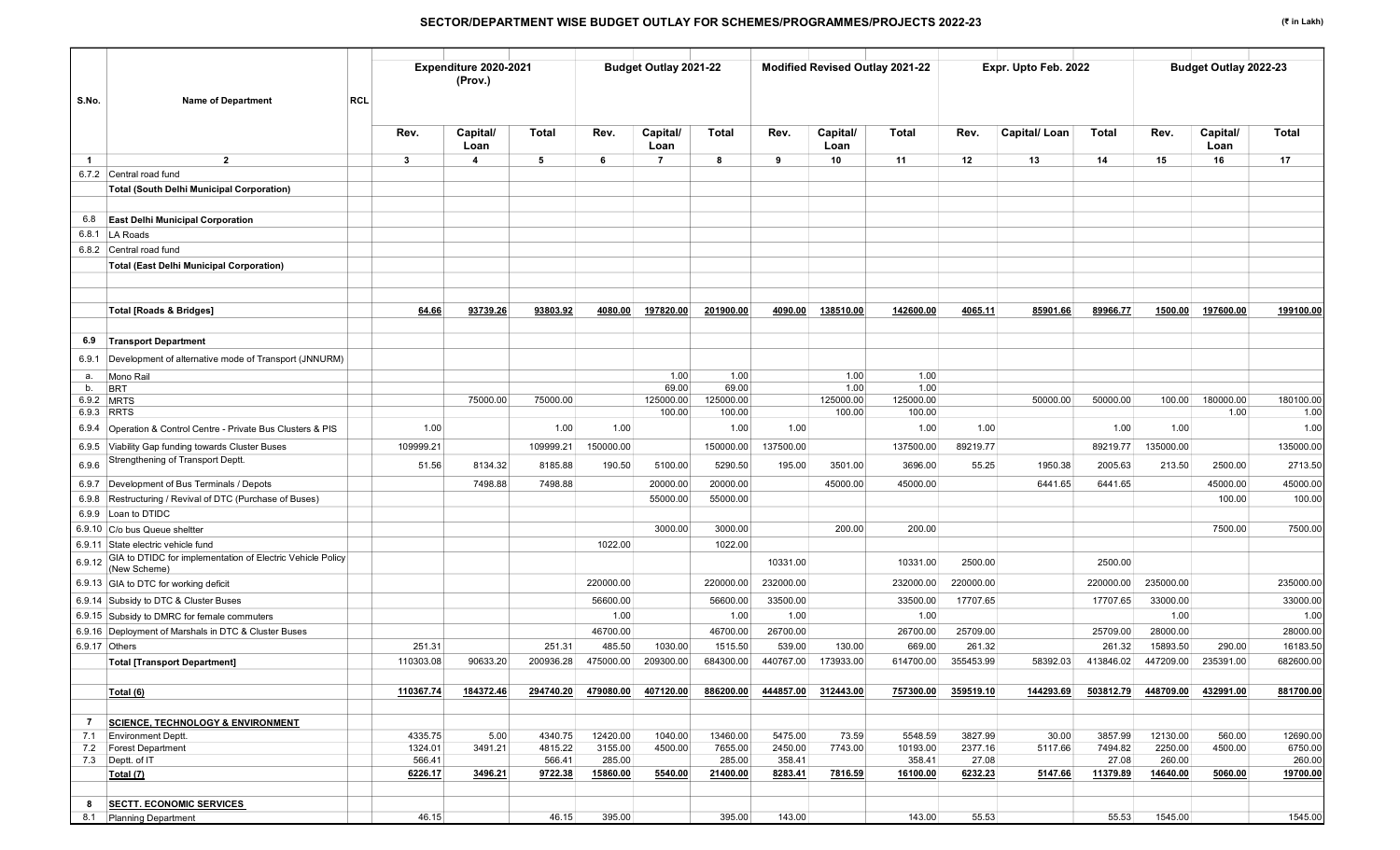|                                                                                              |            | Expenditure 2020-2021<br>(Prov.) |           |           | <b>Budget Outlay 2021-22</b> |           |           | <b>Modified Revised Outlay 2021-22</b> |           |           | Expr. Upto Feb. 2022 |           |           | <b>Budget Outlay 2022-23</b> |           |
|----------------------------------------------------------------------------------------------|------------|----------------------------------|-----------|-----------|------------------------------|-----------|-----------|----------------------------------------|-----------|-----------|----------------------|-----------|-----------|------------------------------|-----------|
| S.No.<br><b>Name of Department</b>                                                           | <b>RCL</b> |                                  |           |           |                              |           |           |                                        |           |           |                      |           |           |                              |           |
|                                                                                              | Rev.       | Capital/<br>Loan                 | Total     | Rev.      | Capital/<br>Loan             | Total     | Rev.      | Capital/<br>Loan                       | Total     | Rev.      | Capital/Loan         | Total     | Rev.      | Capital/<br>Loan             | Total     |
| $\overline{2}$<br>-1                                                                         | 3          | $\overline{\mathbf{4}}$          | 5         | - 6       | $\overline{7}$               | 8         | 9         | 10                                     | 11        | 12        | 13                   | 14        | 15        | 16                           | 17        |
| Admn. Reforms Deptt.<br>8.2                                                                  | 611.54     |                                  | 611.54    | 2000.00   |                              | 2000.00   | 1130.00   |                                        | 1130.00   | 460.80    |                      | 460.80    | 2100.00   |                              | 2100.00   |
| 8.3<br><b>DES</b>                                                                            | 114.49     |                                  | 114.49    | 605.00    |                              | 605.00    | 27.00     |                                        | 27.00     | 19.55     |                      | 19.55     | 255.00    |                              | 255.00    |
| Total (8)                                                                                    | 772.18     |                                  | 772.18    | 3000.00   |                              | 3000.00   | 1300.00   |                                        | 1300.00   | 535.88    |                      | 535.88    | 3900.00   |                              | 3900.00   |
| <b>TOURISM</b><br>-9                                                                         |            |                                  |           |           |                              |           |           |                                        |           |           |                      |           |           |                              |           |
| Deptt. of Tourism<br>9.1                                                                     | 1943.10    | 100.00                           | 2043.10   | 18800.00  | 2401.70                      | 21201.70  | 4600.00   | 351.70                                 | 4951.70   | 2750.00   |                      | 2750.00   | 18450.00  | 2401.00                      | 20851.00  |
| Delhi Tourism & Transportation Development Corporation<br>9.2.1                              | 150.00     |                                  | 150.00    | 150.00    |                              | 150.00    | 150.00    |                                        | 150.00    |           |                      |           | 148.00    |                              | 148.00    |
| Delhi Tourism & Transportation Development Corporation<br>9.2.2<br>(New Schemes)             |            |                                  |           |           |                              |           |           |                                        |           |           |                      |           | 40000.00  |                              | 40000.00  |
| Delhi Institute of Hotel Management & Catering<br>9.3<br>Technology (DIHMCT)                 |            | 250.00                           | 250.00    |           | 500.00                       | 500.00    |           | 139.00                                 | 139.00    |           |                      |           |           | 500.00                       | 500.00    |
| Infrastructure Development for destinations and circuits<br>9.4                              |            |                                  |           | 148.30    |                              | 148.30    | 59.30     |                                        | 59.30     |           |                      |           | 1.00      |                              | 1.00      |
| Total (9)                                                                                    | 2093.10    | 350.00                           | 2443.10   | 19098.30  | 2901.70                      | 22000.00  | 4809.30   | 490.70                                 | 5300.00   | 2750.00   |                      | 2750.00   | 58599.00  | 2901.00                      | 61500.00  |
| Food & Civil Supplies Department<br>10                                                       |            |                                  |           |           |                              |           |           |                                        |           |           |                      |           |           |                              |           |
| Food & Supplies Department<br>10.1                                                           | 272.08     |                                  | 272.08    | 34478.30  | 400.00                       | 34878.30  | 39480.00  | 120.00                                 | 39600.00  | 26784.38  |                      | 26784.38  | 19880.00  | 400.00                       | 20280.00  |
| 10.2 Weights & Measures Department                                                           | 7.06       |                                  | 7.06      | 121.70    |                              | 121.70    |           |                                        |           |           |                      |           | 120.00    |                              | 120.00    |
| Total (10)                                                                                   | 279.14     |                                  | 279.14    | 34600.00  | 400.00                       | 35000.00  | 39480.00  | 120.00                                 | 39600.00  | 26784.38  |                      | 26784.38  | 20000.00  | 400.00                       | 20400.00  |
|                                                                                              |            |                                  |           |           |                              |           |           |                                        |           |           |                      |           |           |                              |           |
| <b>GENERAL EDUCATION</b><br>11                                                               |            |                                  |           |           |                              |           |           |                                        |           |           |                      |           |           |                              |           |
| Directorate of Education<br>11.1                                                             | 87038.37   | 78941.88                         | 165980.25 | 272057.00 | 126100.00                    | 398157.00 | 189224.67 | 148300.00                              | 337524.67 | 84545.04  | 97524.97             | 182070.01 | 214756.00 | 130600.00                    | 345356.00 |
| 11.2 Higher Education                                                                        | 32778.55   | 3998.71                          | 36777.26  | 46443.00  | 13000.00                     | 59443.00  | 44268.89  | 2676.00                                | 46944.89  | 39190.69  | 1099.28              | 40289.97  | 63444.00  | 28200.00                     | 91644.00  |
| North Delhi Municipal Corporation<br>11.3                                                    | 59000.00   |                                  | 59000.00  | 64000.00  | 1000.00                      | 65000.00  | 50511.97  | 789.25                                 | 51301.22  | 50511.97  | 714.99               | 51226.96  | 64000.00  | 1000.00                      | 65000.00  |
| South Delhi Municipal Corporation<br>11.4                                                    | 39000.00   |                                  | 39000.00  | 44000.00  | 1000.00                      | 45000.00  | 34726.98  | 789.25                                 | 35516.23  | 34726.98  | 789.25               | 35516.23  | 44000.00  | 1000.00                      | 45000.00  |
| 11.5 East Delhi Municipal Corporation                                                        | 30000.00   |                                  | 30000.00  | 35000.00  | 1000.00                      | 36000.00  | 27623.74  | 789.25                                 | 28412.99  | 25433.51  | 197.31               | 25630.82  | 35000.00  | 1000.00                      | 36000.00  |
| <b>Total (11)</b>                                                                            | 247816.92  | 82940.59                         | 330757.51 | 461500.00 | 142100.00                    | 603600.00 | 346356.25 | 153343.75                              | 499700.00 | 234408.19 | 100325.80            | 334733.99 | 421200.00 | 161800.00                    | 583000.00 |
| <b>TECHNICAL EDUCATION</b><br>12                                                             |            |                                  |           |           |                              |           |           |                                        |           |           |                      |           |           |                              |           |
| Directorate of Technical Education<br>12.1                                                   | 82.41      | 11185.80                         | 11268.21  | 3558.00   | 32475.00                     | 36033.00  | 570.00    | 63089.50                               | 63659.50  | 50.65     | 17877.69             | 17928.34  | 70.00     | 21410.00                     | 21480.00  |
| Delhi Technological University [Formerly known as Delhi<br>12.2<br>College of Engg. (DCE)]   | 2500.00    | 300.00                           | 2800.00   | 4100.00   | 1500.00                      | 5600.00   | 4100.00   | 1200.00                                | 5300.00   | 3075.00   | 1125.00              | 4200.00   | 4100.00   | 1500.00                      | 5600.00   |
| 12.3 Netaji Subhash University of Technology                                                 | 2275.09    | 194.93                           | 2470.02   | 4600.00   | 500.00                       | 5100.00   | 6500.00   | 1000.00                                | 7500.00   | 3450.00   | 375.00               | 3825.00   | 6500.00   | 1000.00                      | 7500.00   |
| 12.4 College of Arts                                                                         | 0.76       | 119.61                           | 120.37    | 12.00     | 200.00                       | 212.00    | 3.00      | 200.00                                 | 203.00    | 1.14      | 108.05               | 109.19    | 7.00      | 213.00                       | 220.00    |
| 12.5 Delhi Institute of Pharmaceutical Sciences and Research                                 |            |                                  |           |           |                              |           |           |                                        |           |           |                      |           |           |                              |           |
| GIA to Delhi Pharmaceutical Sciences and Research<br>12.6<br>University (DPSRU)              | 1375.18    | 419.42                           | 1794.60   | 3175.00   | 2750.00                      | 5925.00   | 4800.00   | 500.00                                 | 5300.00   | 4060.00   | 187.50               | 4247.50   | 5800.00   | 900.00                       | 6700.00   |
| Ambedkar Institute of Advance Communication<br>12.7<br>Technologies & Research, Geeta Colony | 2.20       | 57.74                            | 59.94     |           |                              |           |           |                                        |           |           |                      |           |           |                              |           |
| Chaudhary Brahm Prakash Govt. Enggeering College,<br>12.8<br>Jaffer Pur                      | 0.04       | 39.89                            | 39.93     |           |                              |           |           |                                        |           |           |                      |           |           |                              |           |
| 12.9 G.B.Pant Engineering College, Okhla                                                     |            | 117.09                           | 117.09    | 30.00     | 500.00                       | 530.00    |           | 150.00                                 | 150.00    |           | 95.12                | 95.12     |           |                              |           |
| 12.10 Indira Gandhi Delhi Technical University for Women                                     | 1350.00    | 148.49                           | 1498.49   | 2500.00   | 500.00                       | 3000.00   | 2000.00   | 500.00                                 | 2500.00   | 1875.00   | 314.62               | 2189.62   | 2500.00   | 500.00                       | 3000.00   |
| 12.11   Indraprasth Institute of Information Technology (IIIT)                               |            |                                  |           |           |                              |           |           |                                        |           |           |                      |           |           |                              |           |
| 12.12 GIA to Delhi Skill/Vocational University                                               | 1000.00    | 500.00                           | 1500.00   | 2100.00   | 5000.00                      | 7100.00   | 18000.00  | 10000.00                               | 28000.00  | 12700.08  | 5047.20              | 17747.28  | 26000.00  | 4000.00                      | 30000.00  |
| 12.13 Setting up of incubation center                                                        | 173.15     |                                  | 173.15    | 400.00    |                              | 400.00    | 400.00    |                                        | 400.00    |           |                      |           | 400.00    |                              | 400.00    |
| 12.14 Delhi Institute of Tool Engineering                                                    | 755.50     |                                  | 755.50    | 1950.00   | 250.00                       | 2200.00   | 487.50    |                                        | 487.50    | 487.50    |                      | 487.50    |           |                              |           |
| Total - (12)                                                                                 | 9514.33    | 13082.97                         | 22597.30  | 22425.00  | 43675.00                     | 66100.00  | 36860.50  | 76639.50                               | 113500.00 | 25699.37  | 25130.18             | 50829.55  | 45377.00  | 29523.00                     | 74900.00  |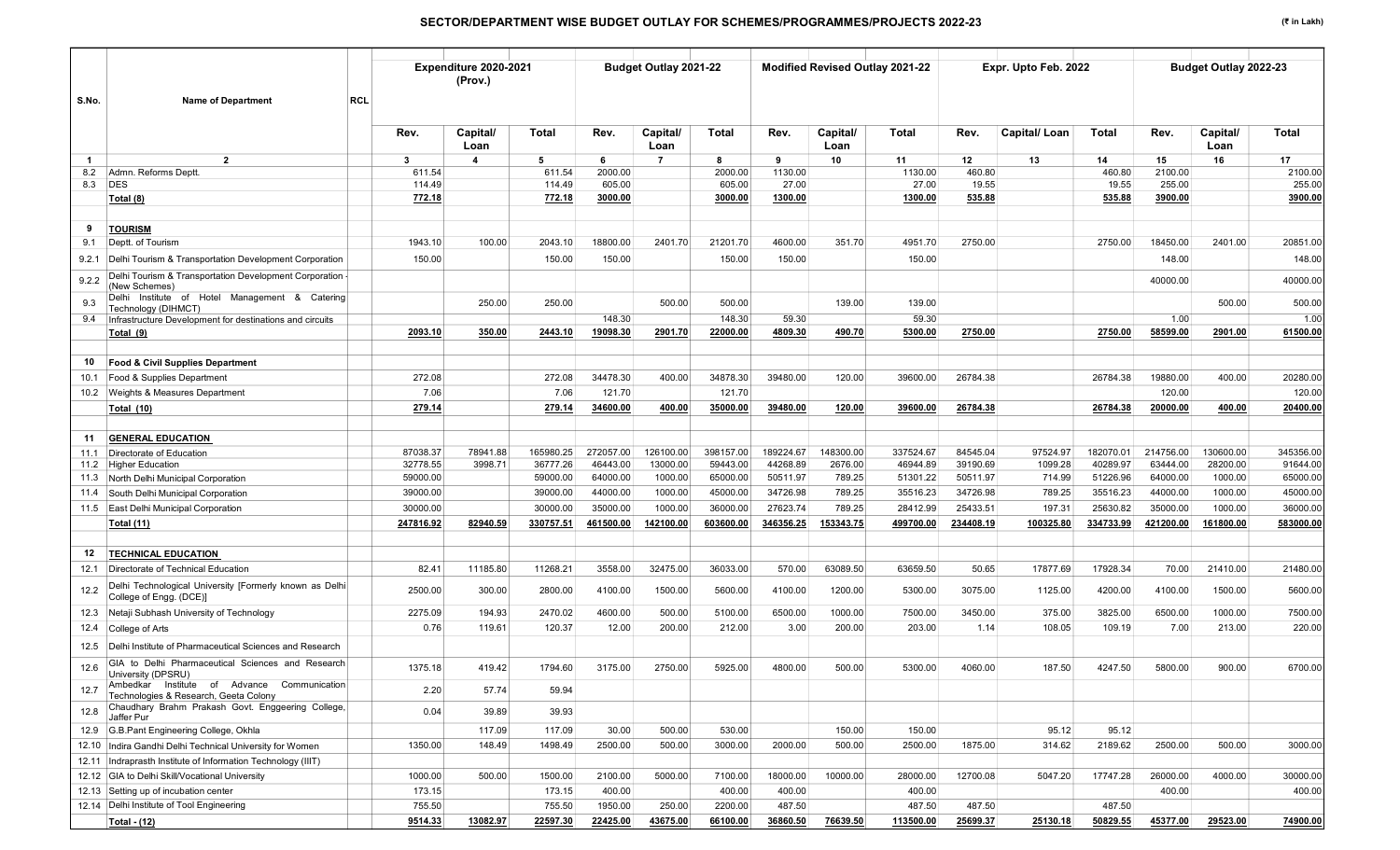| S.No.<br><b>Name of Department</b>                                                                  | <b>RCL</b>       | Expenditure 2020-2021<br>(Prov.) |                  |                    | Budget Outlay 2021-22  |                     |                   |            | Modified Revised Outlay 2021-22 |                   | Expr. Upto Feb. 2022 |                   |                    | Budget Outlay 2022-23 |                    |
|-----------------------------------------------------------------------------------------------------|------------------|----------------------------------|------------------|--------------------|------------------------|---------------------|-------------------|------------|---------------------------------|-------------------|----------------------|-------------------|--------------------|-----------------------|--------------------|
|                                                                                                     | Rev.             | Capital/<br>Loan                 | Total            | Rev.               | Capital/               | Total               | Rev.              | Capital/   | Total                           | Rev.              | Capital/Loan         | Total             | Rev.               | Capital/<br>Loan      | <b>Total</b>       |
| $\overline{2}$<br>$\overline{1}$                                                                    | 3                | $\overline{4}$                   | 5                | 6                  | Loan<br>$\overline{7}$ | 8                   | 9                 | Loan<br>10 | 11                              | 12                | 13                   | 14                | 15                 | 16                    | 17                 |
|                                                                                                     |                  |                                  |                  |                    |                        |                     |                   |            |                                 |                   |                      |                   |                    |                       |                    |
| <b>ART &amp; CULTURE</b><br>13                                                                      |                  |                                  |                  |                    |                        |                     |                   |            |                                 |                   |                      |                   |                    |                       |                    |
| 13.1 Delhi Archives                                                                                 | 630.55           |                                  | 630.55           | 884.50             | 1501.00                | 2385.50             | 550.00            | 700.00     | 1250.00                         | 219.38            | 300.00               | 519.38            | 575.00             | 1501.00               | 2076.00            |
| 13.2 Deptt. of Archaeology                                                                          |                  | 3.03                             | 3.03             | 25.00              | 675.00                 | 700.00              | 10.00             | 155.00     | 165.00                          |                   | 74.74                | 74.74             | 25.00              | 212.00                | 237.00             |
| 13.3.a Sahitya Kala Parishad                                                                        |                  |                                  |                  |                    |                        |                     |                   |            |                                 |                   |                      |                   |                    |                       |                    |
| 13.3.b GIA to Sahitya Kala Parishad<br>13.4 Language Department                                     | 274.66<br>367.61 | 100.00                           | 274.66<br>467.61 | 1900.00<br>7415.00 | 3659.50                | 1900.00<br>11074.50 | 802.00<br>2579.00 | 1620.00    | 802.00<br>4199.00               | 438.75<br>1099.20 | 1558.33              | 438.75<br>2657.53 | 1500.00<br>4870.00 | 2150.00               | 1500.00<br>7020.00 |
| 13.5.a G.I.A.to Hindi Academy                                                                       |                  |                                  |                  |                    |                        |                     |                   |            |                                 |                   |                      |                   |                    |                       |                    |
| 13.5.b G.I.A.to Hindi Academy                                                                       | 895.00           |                                  | 895.00           | 1800.00            |                        | 1800.00             | 1600.00           |            | 1600.00                         | 1023.19           |                      | 1023.19           | 1505.00            |                       | 1505.00            |
| 13.6 G.I.A.to Punjabi Academy                                                                       | 1704.45          |                                  | 1704.45          | 4000.00            |                        | 4000.00             | 3300.00           |            | 3300.00                         | 2436.82           |                      | 2436.82           | 3500.00            |                       | 3500.00            |
| 13.7.a G.I.A.to Urdu Academy                                                                        |                  |                                  |                  |                    |                        |                     |                   |            |                                 |                   |                      |                   |                    |                       |                    |
| 13.7.b G.I.A.to Urdu Academy                                                                        | 630.81           |                                  | 630.81           | 1550.00            |                        | 1550.00             | 1200.00           |            | 1200.00                         | 974.82            |                      | 974.82            | 1565.00            |                       | 1565.00            |
| 13.8.a G.I.A. to Sanskrit Academy                                                                   |                  |                                  |                  |                    |                        |                     |                   |            |                                 |                   |                      |                   |                    |                       |                    |
| 13.8.b G.I.A. to Sanskrit Academy                                                                   | 457.52           |                                  | 457.52           | 850.00             |                        | 850.00              | 799.00            |            | 799.00                          | 465.25            |                      | 465.25            | 1045.00            |                       | 1045.00            |
| 13.9.a G.I.A.to Sindhi Academy                                                                      |                  |                                  |                  |                    |                        |                     |                   |            |                                 |                   |                      |                   |                    |                       |                    |
| 13.9.b G.I.A.to Sindhi Academy                                                                      | 174.60           |                                  | 174.60           | 500.00             |                        | 500.00              | 400.00            |            | 400.00                          | 265.15            |                      | 265.15            | 722.00             |                       | 722.00             |
| 13.10.a Library facilities in the Areas of Weaker Sections in all<br><b>Assembly Constituencies</b> |                  |                                  |                  |                    |                        |                     |                   |            |                                 |                   |                      |                   |                    |                       |                    |
| 13.10.b Library facilities in the Areas of Weaker Sections in all<br><b>Assembly Constituencies</b> | 1.95             |                                  | 1.95             | 20.00              |                        | 20.00               | 3.00              |            | 3.00                            | 0.20              |                      | 0.20              | 20.00              |                       | 20.00              |
| 13.11.a GIA to Dr. Goswami Girdhari Lal Shastri Prachya Vidya                                       |                  |                                  |                  |                    |                        |                     |                   |            |                                 |                   |                      |                   |                    |                       |                    |
| GIA to Dr. Goswami Girdhari Lal Shastri Prachya Vidya<br>$13.11.b$ Pratisthan                       | 44.00            |                                  | 44.00            | 90.00              |                        | 90.00               | 85.00             |            | 85.00                           | 53.35             |                      | 53.35             | 100.00             |                       | 100.00             |
| 13.12.a GIA to Cultural Institutions                                                                |                  |                                  |                  |                    |                        |                     |                   |            |                                 |                   |                      |                   |                    |                       |                    |
| 13.12.b GIA to Cultural Institutions                                                                | 6.00             |                                  | 6.00             | 10.00              |                        | 10.00               | 6.00              |            | 6.00                            |                   |                      |                   | 10.00              |                       | 10.00              |
| 13.13.a GIA to Maithily Bhojpuri Langauge Academy                                                   |                  |                                  |                  |                    |                        |                     |                   |            |                                 |                   |                      |                   |                    |                       |                    |
| 13.13.b GIA to Maithily Bhojpuri Langauge Academy                                                   | 28.35            |                                  | 28.35            | 420.00             |                        | 420.00              | 126.00            |            | 126.00                          | 115.42            |                      | 115.42            | 400.00             |                       | 400.00             |
| 13.14.a GIA to Garhwali, Kumaoni & Jaunsari Academy                                                 |                  |                                  |                  |                    |                        |                     |                   |            |                                 |                   |                      |                   |                    |                       |                    |
| 13.14.b GIA to Garhwali, Kumaoni & Jaunsari Academy                                                 |                  |                                  |                  | 200.00             |                        | 200.00              | 50.00             |            | 50.00                           | 50.00             |                      | 50.00             | 200.00             |                       | 200.00             |
| 13.15 GIA to Assamese Academy<br>13.16 GIA to Bengali Academy                                       |                  |                                  |                  | 200.00<br>200.00   |                        | 200.00<br>200.00    | 1.00<br>1.00      |            | 1.00<br>1.00                    |                   |                      |                   | 200.00<br>200.00   |                       | 200.00<br>200.00   |
| 13.17 GIA to Guirati Academy                                                                        |                  |                                  |                  | 200.00             |                        | 200.00              | 1.00              |            | 1.00                            |                   |                      |                   | 200.00             |                       | 200.00             |
| 13.18 GIA to Haryanvi Academy                                                                       |                  |                                  |                  | 200.00             |                        | 200.00              | 1.00              |            | 1.00                            |                   |                      |                   | 200.00             |                       | 200.00             |
| 13.19 GIA to Kannad Academy<br>13.20 GIA to Kashmiri Academy                                        |                  |                                  |                  | 200.00<br>200.00   |                        | 200.00<br>200.00    | 1.00<br>1.00      |            | 1.00<br>1.00                    |                   |                      |                   | 200.00<br>200.00   |                       | 200.00<br>200.00   |
| 13.21 GIA to Malayallam Academy                                                                     |                  |                                  |                  | 200.00             |                        | 200.00              | 1.00              |            | 1.00                            |                   |                      |                   | 200.00             |                       | 200.00             |
| 13.22 GIA to Marathi Academy                                                                        |                  |                                  |                  | 200.00             |                        | 200.00              | 1.00              |            | 1.00                            |                   |                      |                   | 200.00             |                       | 200.00             |
| 13.23 GIA to Marwari Academy<br>13.24 GIA to Odia Academy                                           |                  |                                  |                  | 200.00<br>200.00   |                        | 200.00<br>200.00    | 1.00<br>1.00      |            | 1.00<br>1.00                    |                   |                      |                   | 200.00<br>200.00   |                       | 200.00<br>200.00   |
| 13.25 GIA to Pali & Prakrit Academy                                                                 |                  |                                  |                  | 200.00             |                        | 200.00              | 1.00              |            | 1.00                            |                   |                      |                   | 200.00             |                       | 200.00             |
| 13.26 GIA to Tamil Academy                                                                          |                  |                                  |                  | 200.00             |                        | 200.00              | 1.00              |            | 1.00                            |                   |                      |                   | 200.00             |                       | 200.00             |
| 13.27 GIA to Telugu Academy<br>13.28 GIA to International Academy                                   |                  |                                  |                  | 200.00<br>200.00   |                        | 200.00<br>200.00    | 1.00<br>1.00      |            | 1.00<br>1.00                    |                   |                      |                   | 200.00<br>200.00   |                       | 200.00<br>200.00   |
| 13.29 GIA to konkani Academy -New Scheme                                                            |                  |                                  |                  | 200.00             |                        | 200.00              | 1.00              |            | 1.00                            |                   |                      |                   | 200.00             |                       | 200.00             |
| Total - (13)                                                                                        | 5215.50          | 103.03                           | 5318.53          | 22664.50           | 5835.50                | 28500.00            | 11525.00          | 2475.00    | 14000.00                        | 7141.53           | 1933.07              | 9074.60           | 19037.00           | 3863.00               | 22900.00           |
|                                                                                                     |                  |                                  |                  |                    |                        |                     |                   |            |                                 |                   |                      |                   |                    |                       |                    |
| 14 SPORTS & YOUTH SERVICES                                                                          |                  |                                  |                  |                    |                        |                     |                   |            |                                 |                   |                      |                   |                    |                       |                    |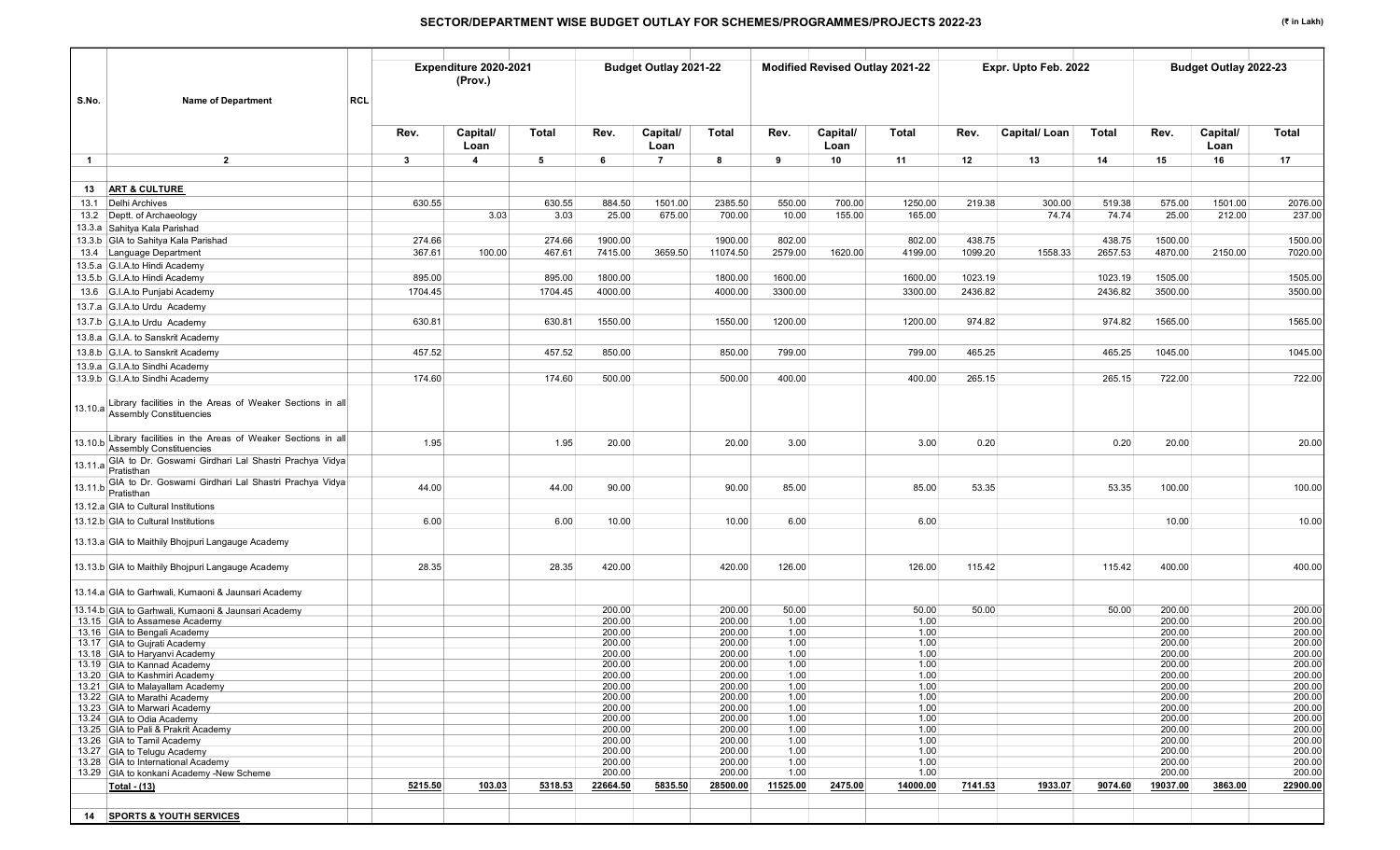| S.No.   | <b>Name of Department</b>                                        | <b>RCL</b> |          | Expenditure 2020-2021<br>(Prov.) |          |          | <b>Budget Outlay 2021-22</b> |           |          | Modified Revised Outlay 2021-22 |           |          | Expr. Upto Feb. 2022 |           |          | Budget Outlay 2022-23 |              |
|---------|------------------------------------------------------------------|------------|----------|----------------------------------|----------|----------|------------------------------|-----------|----------|---------------------------------|-----------|----------|----------------------|-----------|----------|-----------------------|--------------|
|         |                                                                  |            |          |                                  |          |          |                              |           |          |                                 |           |          |                      |           |          |                       |              |
|         |                                                                  |            | Rev.     | Capital/<br>Loan                 | Total    | Rev.     | Capital/<br>Loan             | Total     | Rev.     | Capital/<br>Loan                | Total     | Rev.     | Capital/Loan         | Total     | Rev.     | Capital/<br>Loan      | <b>Total</b> |
| -1      | $\overline{2}$                                                   |            | 3        | 4                                | 5        | 6        | $\overline{7}$               | 8         | 9        | 10                              | 11        | 12       | 13                   | 14        | 15       | 16                    | 17           |
| 14.1    | Directorate of Education                                         |            | 134.72   | 4344.06                          | 4478.78  | 7255.00  | 7495.00                      | 14750.00  | 3043.23  | 3500.00                         | 6543.23   | 419.52   | 2310.74              | 2730.26   | 3650.00  | 4000.00               | 7650.00      |
|         | 14.2 Dte. of Higher Education                                    |            |          |                                  |          | 2550.00  |                              | 2550.00   | 4820.00  | 1500.00                         | 6320.00   | 1375.00  |                      | 1375.00   | 5050.00  | 1500.00               | 6550.00      |
|         | 14.3 North Delhi Municipal Corporation                           |            |          |                                  |          | 100.00   |                              | 100.00    | 78.92    |                                 | 78.92     | 78.92    |                      | 78.92     | 100.00   |                       | 100.00       |
| 14.4    | South Delhi Municipal Corporation                                |            |          |                                  |          | 70.00    | 30.00                        | 100.00    | 55.25    | 23.68                           | 78.93     | 54.32    |                      | 54.32     | 70.00    | 30.00                 | 100.00       |
|         | 14.5 East Delhi Municipal Corporation                            |            |          |                                  |          | 100.00   |                              | 100.00    | 78.92    |                                 | 78.92     | 30.28    |                      | 30.28     | 100.00   |                       | 100.00       |
|         | <u>Total - (14)</u>                                              |            | 134.72   | 4344.06                          | 4478.78  | 10075.00 | 7525.00                      | 17600.00  | 8076.32  | 5023.68                         | 13100.00  | 1958.04  | 2310.74              | 4268.78   | 8970.00  | 5530.00               | 14500.00     |
|         |                                                                  |            |          |                                  |          |          |                              |           |          |                                 |           |          |                      |           |          |                       |              |
| 15      | <b>MEDICAL</b>                                                   |            |          |                                  |          |          |                              |           |          |                                 |           |          |                      |           |          |                       |              |
| 15.1    | Dte. of Health Services                                          |            | 46202.49 | 42090.99                         | 88293.48 | 79448.00 | 104052.00                    | 183500.00 | 42977.10 | 145333.00                       | 188310.10 | 29512.12 | 90620.48             | 120132.60 | 73936.00 | 208601.00             | 282537.00    |
|         | 15.2 A.S. Jain Eye & General Hospital at Lawarence Road.         |            | 4.75     | 5.41                             | 10.16    | 20.00    | 50.00                        | 70.00     | 10.00    | 50.00                           | 60.00     |          |                      |           | 20.00    | 50.00                 | 70.00        |
| 15.3    | Acharya Bikhshu Hospital - Moti Nagar                            |            | 273.95   | 28.30                            | 302.25   | 500.00   | 300.00                       | 800.00    | 500.00   | 200.00                          | 700.00    | 350.49   | 165.69               | 516.18    | 350.00   | 150.00                | 500.00       |
| 15.4    | Aruna Asaf Ali Hospital at Civil Lines                           |            | 55.06    | 43.44                            | 98.50    | 110.00   | 85.00                        | 195.00    | 75.00    | 50.00                           | 125.00    | 14.49    | 17.49                | 31.98     | 110.00   | 85.00                 | 195.00       |
| 15.5    | B.J.R.M. Hospital at Jahangirpuri                                |            | 207.59   | 85.06                            | 292.65   | 300.00   | 150.00                       | 450.00    | 250.00   | 150.00                          | 400.00    | 184.83   | 34.56                | 219.39    | 300.00   | 150.00                | 450.00       |
| 15.6    | B.M.Hospital at Pitampura                                        |            | 252.26   | 25.59                            | 277.85   | 601.00   | 100.00                       | 701.00    | 550.00   | 100.00                          | 650.00    | 194.60   | 53.31                | 247.91    | 201.00   | 100.00                | 301.00       |
| 15.7    | Central Jail Hospital                                            |            |          |                                  |          |          |                              |           |          |                                 |           |          |                      |           |          |                       |              |
| 15.8    | Dada Dev Matri Hospital at Nasirpur [Mother & Child]             |            | 378.70   | 80.98                            | 459.68   | 450.00   | 150.00                       | 600.00    | 250.00   | 80.00                           | 330.00    | 98.03    | 41.51                | 139.54    | 450.00   | 50.00                 | 500.00       |
| 15.9    | Deen Dayal Upadhyaya Hospital                                    |            | 1340.11  | 999.26                           | 2339.37  | 1625.00  | 1000.00                      | 2625.00   | 1517.00  | 500.00                          | 2017.00   | 887.20   | 179.50               | 1066.70   | 1125.00  | 1000.00               | 2125.00      |
| 15.10   | Deep Chand Bandhu Hospital                                       |            | 189.80   | 168.77                           | 358.57   | 700.00   | 250.00                       | 950.00    | 450.00   | 51.00                           | 501.00    | 154.35   | 30.59                | 184.94    | 200.00   | 200.00                | 400.00       |
| 15.11   | Dr N.C. Joshi hospital at Karolbagh                              |            | 35.88    | 74.99                            | 110.87   | 110.00   | 150.00                       | 260.00    | 40.00    | 77.00                           | 117.00    | 14.19    | 59.40                | 73.59     | 110.00   | 150.00                | 260.00       |
| 15.12   | Dr. B.R.Ambedkar Hospital at Rohini & Dr. BSA Medical<br>College |            | 1250.19  | 453.30                           | 1703.49  | 1560.00  | 700.00                       | 2260.00   | 1560.00  | 543.00                          | 2103.00   | 749.26   | 250.22               | 999.48    | 1061.00  | 700.00                | 1761.00      |
| 15.13   | Dr. Hedgewar Arogya Sansthan at Karkardooma                      |            | 437.11   | 62.52                            | 499.63   | 500.00   | 150.00                       | 650.00    | 650.00   | 66.00                           | 716.00    | 448.99   | 27.02                | 476.01    | 500.00   | 150.00                | 650.00       |
|         | 15.14 G.B. Pant Hospital                                         |            | 976.53   | 911.84                           | 1888.37  | 1856.00  | 7000.00                      | 8856.00   | 1246.00  | 7000.00                         | 8246.00   | 391.57   | 1463.12              | 1854.69   | 1811.00  | 2000.00               | 3811.00      |
|         | 15.15 G.G.S. Hospital at Ragubir Nagar<br>COLLEGE AT             |            | 161.45   | 99.93                            | 261.38   | 400.00   | 250.00                       | 650.00    | 650.00   | 189.00                          | 839.00    | 182.34   | 145.92               | 328.26    | 250.00   | 150.00                | 400.00       |
| 15.16.1 | G.T.B.HOSPITAL & MEDICAL<br>SHAHDARA                             |            | 2096.42  | 1018.97                          | 3115.39  | 2800.00  | 2520.00                      | 5320.00   | 2800.00  | 4126.00                         | 6926.00   | 2036.69  | 2822.34              | 4859.03   | 1500.00  | 1500.00               | 3000.00      |
|         | 15.16.2 University College of Medical Sciences                   |            |          |                                  |          | 100.00   |                              | 100.00    |          |                                 |           |          |                      |           | 50.00    |                       | 50.00        |
|         | 15.17 GURU NANAK EYE CENTRE                                      |            | 118.55   | 969.14                           | 1087.69  | 266.00   | 1010.00                      | 1276.00   | 106.00   | 510.00                          | 616.00    | 36.18    | 243.20               | 279.38    | 277.00   | 890.00                | 1167.00      |
|         | 15.18 Health cum Maternity Hospital at Kanti Nagar               |            | 15.39    |                                  | 15.39    | 45.00    | 5.00                         | 50.00     | 45.00    |                                 | 45.00     | 10.84    |                      | 10.84     | 45.00    |                       | 45.00        |
|         | 15.19 Jag Pravesh Chandra Hospital at Shastri Park               |            | 210.12   | 34.57                            | 244.69   | 450.00   | 250.00                       | 700.00    | 450.00   | 150.00                          | 600.00    | 328.62   | 122.69               | 451.31    | 350.00   | 150.00                | 500.00       |
|         | 15.20 L.B.S hospital at Khichripur                               |            | 577.17   | 138.40                           | 715.57   | 930.00   | 250.00                       | 1180.00   | 860.00   | 100.00                          | 960.00    | 537.47   | 26.98                | 564.45    | 530.00   | 150.00                | 680.00       |
|         | 15.21.1 LOK NAYAK HOSPITAL                                       |            | 5445.46  | 5093.19                          | 10538.65 | 3770.00  | 9500.00                      | 13270.00  | 5102.00  | 10850.00                        | 15952.00  | 2296.56  | 9021.86              | 11318.42  | 2770.00  | 4000.00               | 6770.00      |
|         | 15.21.2 SHUSHRUT TRAUMA CENTRE AT METCALF HOUSE                  |            |          |                                  |          |          |                              |           |          |                                 |           |          |                      |           |          |                       |              |
|         | 15.22 Maharishi Balmiki hospital at Poothkurd                    |            | 429.48   | 131.35                           | 560.83   | 355.00   | 150.00                       | 505.00    | 300.00   | 79.00                           | 379.00    | 222.60   | 42.66                | 265.26    | 351.00   | 150.00                | 501.00       |
|         | 15.23   MAULANA AZAD MEDICAL COLLEGE                             |            | 1148.33  | 504.40                           | 1652.73  | 2010.00  | 470.00                       | 2480.00   | 1510.00  | 700.00                          | 2210.00   | 599.41   | 533.06               | 1132.47   | 1470.00  | 800.00                | 2270.00      |
|         | 15.24 Pt.Madan Mohan Malviya hospital at Malviya Nagar.          |            | 284.51   | 46.78                            | 331.29   | 500.00   | 200.00                       | 700.00    | 500.00   | 100.00                          | 600.00    | 325.97   | 22.69                | 348.66    | 500.00   | 200.00                | 700.00       |
|         | 15.25 R.T.R.M hospital at Jaffarpur                              |            | 343.59   | 12.90                            | 356.49   | 550.00   | 250.00                       | 800.00    | 500.00   | 115.00                          | 615.00    | 383.86   | 90.81                | 474.67    | 400.00   | 150.00                | 550.00       |
|         | 15.26 S.G.M. HOSPITAL AT MANGOLPURI                              |            | 595.57   | 130.65                           | 726.22   | 400.00   | 300.00                       | 700.00    | 1100.00  | 400.00                          | 1500.00   | 548.85   | 252.89               | 801.74    | 400.00   | 300.00                | 700.00       |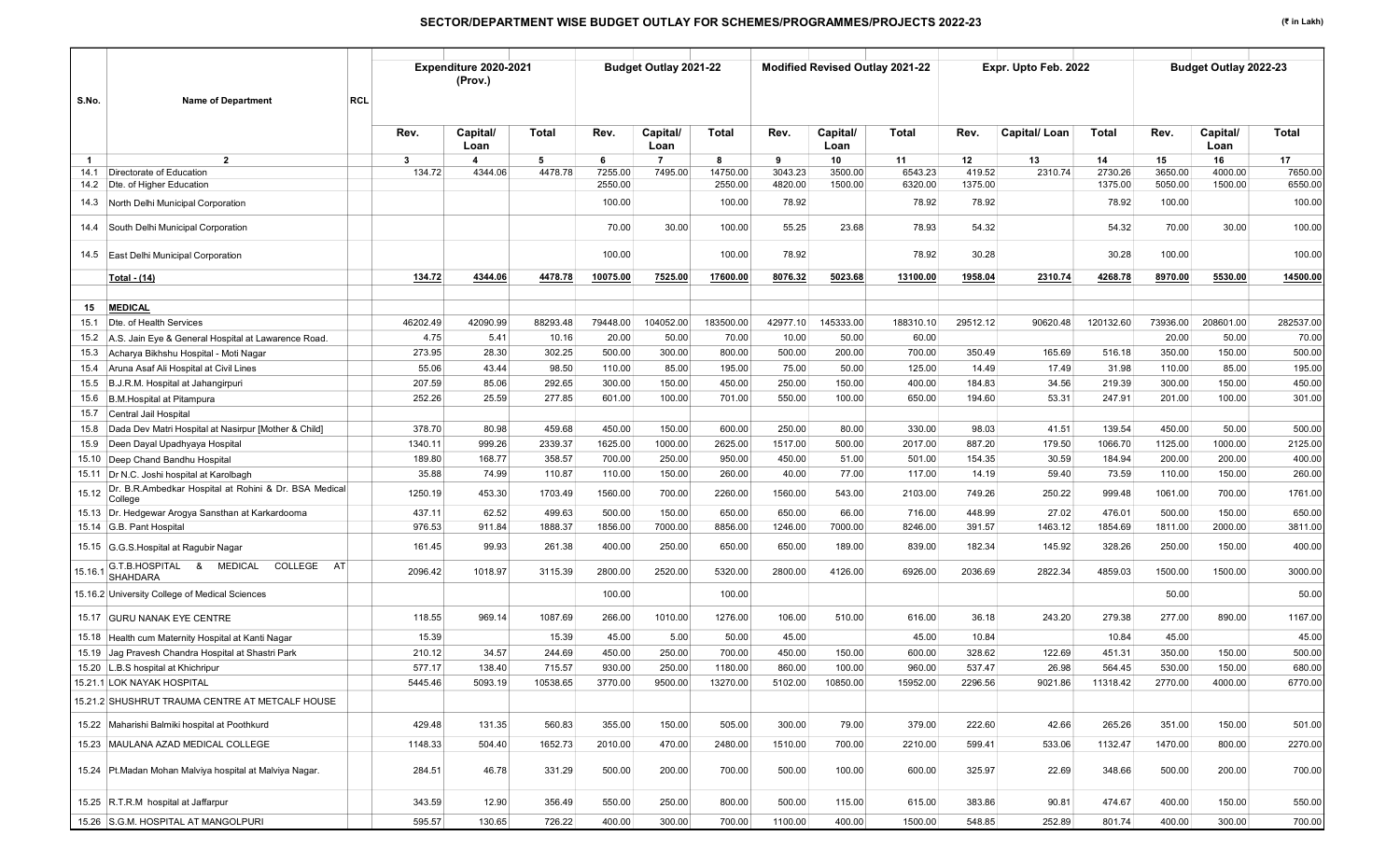| S.No.          | <b>Name of Department</b>                                           | RCL                | Expenditure 2020-2021<br>(Prov.) |                    |                    | <b>Budget Outlay 2021-22</b> |                     |                    | <b>Modified Revised Outlay 2021-22</b> |                    |                    | Expr. Upto Feb. 2022 |                    |                    | Budget Outlay 2022-23 |                     |
|----------------|---------------------------------------------------------------------|--------------------|----------------------------------|--------------------|--------------------|------------------------------|---------------------|--------------------|----------------------------------------|--------------------|--------------------|----------------------|--------------------|--------------------|-----------------------|---------------------|
|                |                                                                     | Rev.               | Capital/<br>Loan                 | Total              | Rev.               | Capital/<br>Loan             | Total               | Rev.               | Capital/<br>Loan                       | Total              | Rev.               | Capital/Loan         | Total              | Rev.               | Capital/<br>Loan      | Total               |
| $\overline{1}$ | $\overline{2}$                                                      | 3                  | $\boldsymbol{4}$                 | 5                  | 6                  | $\overline{7}$               | 8                   | 9                  | 10                                     | 11                 | 12                 | 13                   | 14                 | 15                 | 16                    | 17                  |
|                | 15.27 Sardar Ballav Bhai Patel Hospital at Patel Nagar              | 139.95             | 24.21                            | 164.16             | 150.00             | 100.00                       | 250.00              | 150.00             | 60.00                                  | 210.00             | 90.59              | 31.96                | 122.55             | 150.00             | 100.00                | 250.00              |
|                | 15.28 Satyawadi Raja Harish Chandra Hospital at Narela              | 68.50              | 25.98                            | 94.48              | 200.00             | 100.00                       | 300.00              | 250.00             | 54.00                                  | 304.00             | 122.02             | 49.40                | 171.42             | 200.00             | 100.00                | 300.00              |
|                | 15.29 Ambedkar Nagar Hospital                                       |                    | 61.34                            | 61.34              | 7.00               | 100.00                       | 107.00              | 0.50               | 50.00                                  | 50.50              | 0.20               | 37.64                | 37.84              | 7.00               | 100.00                | 107.00              |
|                | 15.30 Burari Hospital                                               |                    |                                  |                    | 305.00             | 100.00                       | 405.00              | 305.00             | 72.00                                  | 377.00             | 40.28              | 7.94                 | 48.22              | 155.00             | 500.00                | 655.00              |
|                | 15.31 Indira Gandhi Hospital-Dwarka                                 |                    |                                  |                    | 505.00             | 100.00                       | 605.00              | 202.00             | 200.00                                 | 402.00             | 115.83             | 36.03                | 151.86             | 310.00             | 1000.00               | 1310.00             |
|                | 15.32 CENTRALISED ACCIDENT TRAUMA SERVICES [CATS]                   | 7425.00            |                                  | 7425.00            | 7500.00            |                              | 7500.00             | 10000.00           | 100.00                                 | 10100.00           | 6445.00            |                      | 6445.00            | 10000.00           |                       | 10000.00            |
|                | 15.33 Chacha Nehru Super Spl. Hospital at Geeta Colony.             | 7321.14            |                                  | 7321.14            | 9100.00            | 500.00                       | 9600.00             | 9350.00            | 500.00                                 | 9850.00            | 6787.99            | 125.00               | 6912.99            | 8250.00            | 500.00                | 8750.00             |
| 15.34          | JANAKPURI SUPER SPECIALITY HOSPITAL SOCIETY<br>at JANAKPURI         | 2308.24            |                                  | 2308.24            | 5000.00            | 200.00                       | 5200.00             | 3849.00            | 50.00                                  | 3899.00            | 3717.48            | 50.00                | 3767.48            | 5000.00            | 100.00                | 5100.00             |
|                | 15.35 DELHI STATE CANCER INSTITUTE AT SHAHDARA                      | 4500.00            |                                  | 4500.00            | 9000.00            | 7000.00                      | 16000.00            | 7000.00            |                                        | 7000.00            | 4724.74            |                      | 4724.74            | 7500.00            | 100.00                | 7600.00             |
| 15.36          | Institue of liver & Billiary Sciences at Vasant Kunj                | 4000.00            |                                  | 4000.00            | 2000.00            | 7500.00                      | 9500.00             | 4000.00            | 7500.00                                | 11500.00           | 1500.00            | 4350.76              | 5850.76            | 2000.00            | 7000.00               | 9000.00             |
| 15.37          | NSTT. OF HUMAN BEHAVIOUR & ALLIED SCIENCES<br>[IHBAS] SHAHDARA      | 12100.00           |                                  | 12100.00           | 12800.00           | 400.00                       | 13200.00            | 12800.00           | 400.00                                 | 13200.00           | 10664.77           | 392.23               | 11057.00           | 11800.00           | 1200.00               | 13000.00            |
|                | 15.38   Maulana Azad Institute of Dental Sciences (MAIDS)           | 4400.00            | 500.00                           | 4900.00            | 6500.00            | 1000.00                      | 7500.00             | 4620.00            | 500.00                                 | 5120.00            | 3250.00            | 500.00               | 3750.00            | 6100.00            | 500.00                | 6600.00             |
| 15.39          | RAJIV GANDHI SUPER SPECIALITY HOSPITAL AT<br>TAHIR PUR              | 7119.55            |                                  | 7119.55            | 7500.00            | 500.00                       | 8000.00             | 8900.00            | 500.00                                 | 9400.00            | 4466.65            | 375.00               | 4841.65            | 7500.00            | 500.00                | 8000.00             |
|                | 15.40 PLANNING & MONITORING CELL IN HEALTH DEPT.                    |                    |                                  | 1443.53            |                    |                              | 5575.00             |                    |                                        |                    |                    |                      |                    |                    |                       |                     |
|                | 15.41 DTE. OF FAMILY WELFARE                                        | 1443.53            |                                  |                    | 5575.00            |                              |                     | 1626.00            |                                        | 1626.00            | 1005.87            |                      | 1005.87            | 5685.00            |                       | 5685.00             |
|                | 15.42 DTE. OF ISM & HOMEOPATHY<br>NORTH DELHI MUNICIPAL CORPORATION | 4181.40<br>6125.00 | 238.56                           | 4419.96<br>6125.00 | 4785.00<br>6125.00 | 725.00<br>3875.00            | 5510.00<br>10000.00 | 5405.00<br>4834.15 | 580.00<br>3058.35                      | 5985.00<br>7892.50 | 3177.04<br>4593.75 | 403.03               | 3580.07<br>4593.75 | 5335.00<br>6125.00 | 815.00<br>3875.00     | 6150.00<br>10000.00 |
| 15.43<br>15.44 | SOUTH DELHI MUNICIPAL CORPORATION                                   | 1457.00            |                                  | 1457.00            | 1457.00            | 543.00                       | 2000.00             | 1149.94            | 428.57                                 | 1578.51            | 1092.75            |                      | 1092.75            | 1457.00            | 543.00                | 2000.00             |
|                | 15.45 EAST DELHI MUNICIPAL CORPORATION                              | 4086.00            |                                  | 4086.00            | 4086.00            | 714.00                       | 4800.00             | 3224.87            | 563.52                                 | 3788.39            | 3064.50            |                      | 3064.50            | 4086.00            | 714.00                | 4800.00             |
|                | Total - (15)                                                        | 129705.77          | 54060.82                         | 183766.59          | 182951.00          | 152749.00                    | 335700.00           | 141664.56          | 186135.44                              | 327800.00          | 95368.97           | 112626.98            | 207995.95          | 170727.00          | 239473.00             | 410200.00           |
|                |                                                                     |                    |                                  |                    |                    |                              |                     |                    |                                        |                    |                    |                      |                    |                    |                       |                     |
| 16             | <b>PUBLIC HEALTH</b>                                                |                    |                                  |                    |                    |                              |                     |                    |                                        |                    |                    |                      |                    |                    |                       |                     |
| 16.1           | DEPARTMENT OF FOOD SAFETY                                           | 10.39              |                                  | 10.39              | 50.00              |                              | 50.00               | 20.00              |                                        | 20.00              | 15.67              |                      | 15.67              | 220.00             |                       | 220.00              |
| 16.2           | Office of The Drug Controller                                       | 102.40             | 250.00                           | 352.40             | 85.00              | 430.00                       | 515.00              | 913.00             | 559.00                                 | 1472.00            |                    |                      |                    | 838.00             | 149.00                | 987.00              |
|                | 16.3 Directorate of Health Services                                 | 123.54             |                                  | 123.54             | 15085.00           |                              | 15085.00            | 4549.00            |                                        | 4549.00            | 3617.68            |                      | 3617.68            | 10078.00           |                       | 10078.00            |
|                | 16.4 Dte. of Family Welfare                                         |                    |                                  |                    | 75.00              |                              | 75.00               |                    |                                        |                    |                    |                      |                    | 30.00              |                       | 30.00               |
|                | 16.5 Delhi State Health Mission                                     | 104159.55          |                                  | 104159.55          | 145500.00          | 2500.00                      | 148000.00           | 268256.60          | 1500.00                                | 269756.60          | 311971.88          | 625.00               | 312596.88          | 111450.00          | 3900.00               | 115350.00           |
| 16.6           | Other new schemes (H & FW) (HIMS)                                   | 104.52             |                                  | 104.52             | 7000.00            |                              | 7000.00             | 2500.00            |                                        | 2500.00            | 108.51             |                      | 108.51             | 7000.00            |                       | 7000.00             |
| 16.7           | Home Department [FSL]                                               | 92.40              | 366.92                           | 459.32             |                    | 5075.00                      | 5075.00             |                    | 1200.00                                | 1200.00            |                    | 767.51               | 767.51             | 1.00               | 3934.00               | 3935.00             |
| 16.8           | North Delhi Municipal Corporation                                   | 4940.00            |                                  | 4940.00            | 4940.00            | 60.00                        | 5000.00             | 3898.90            | 47.35                                  | 3946.25            | 3705.00            |                      | 3705.00            | 4940.00            | 60.00                 | 5000.00             |
| 16.9           | South Delhi Municipal Corporation                                   | 4160.00            |                                  | 4160.00            | 4160.00            | 340.00                       | 4500.00             | 3283.28            | 268.34                                 | 3551.62            | 3120.00            |                      | 3120.00            | 4160.00            | 340.00                | 4500.00             |
|                | 16.10 East Delhi Municipal Corporation                              | 2394.00            |                                  | 2394.00            | 2394.00            | 906.00                       | 3300.00             | 1889.47            | 715.06                                 | 2604.53            | 1795.50            |                      | 1795.50            | 2394.00            | 906.00                | 3300.00             |
|                | <u>Total - (16)</u>                                                 | 116086.80          | 616.92                           | 116703.72          | 179289.00          | 9311.00                      | 188600.00           | 285310.25          | 4289.75                                | 289600.00          | 324334.24          | 1392.51              | 325726.75          | 141111.00          | 9289.00               | 150400.00           |
|                |                                                                     |                    |                                  |                    |                    |                              |                     |                    |                                        |                    |                    |                      |                    |                    |                       |                     |
| 17             | <b>WATER SUPPLY &amp; SANITATION</b>                                |                    |                                  |                    |                    |                              |                     |                    |                                        |                    |                    |                      |                    |                    |                       |                     |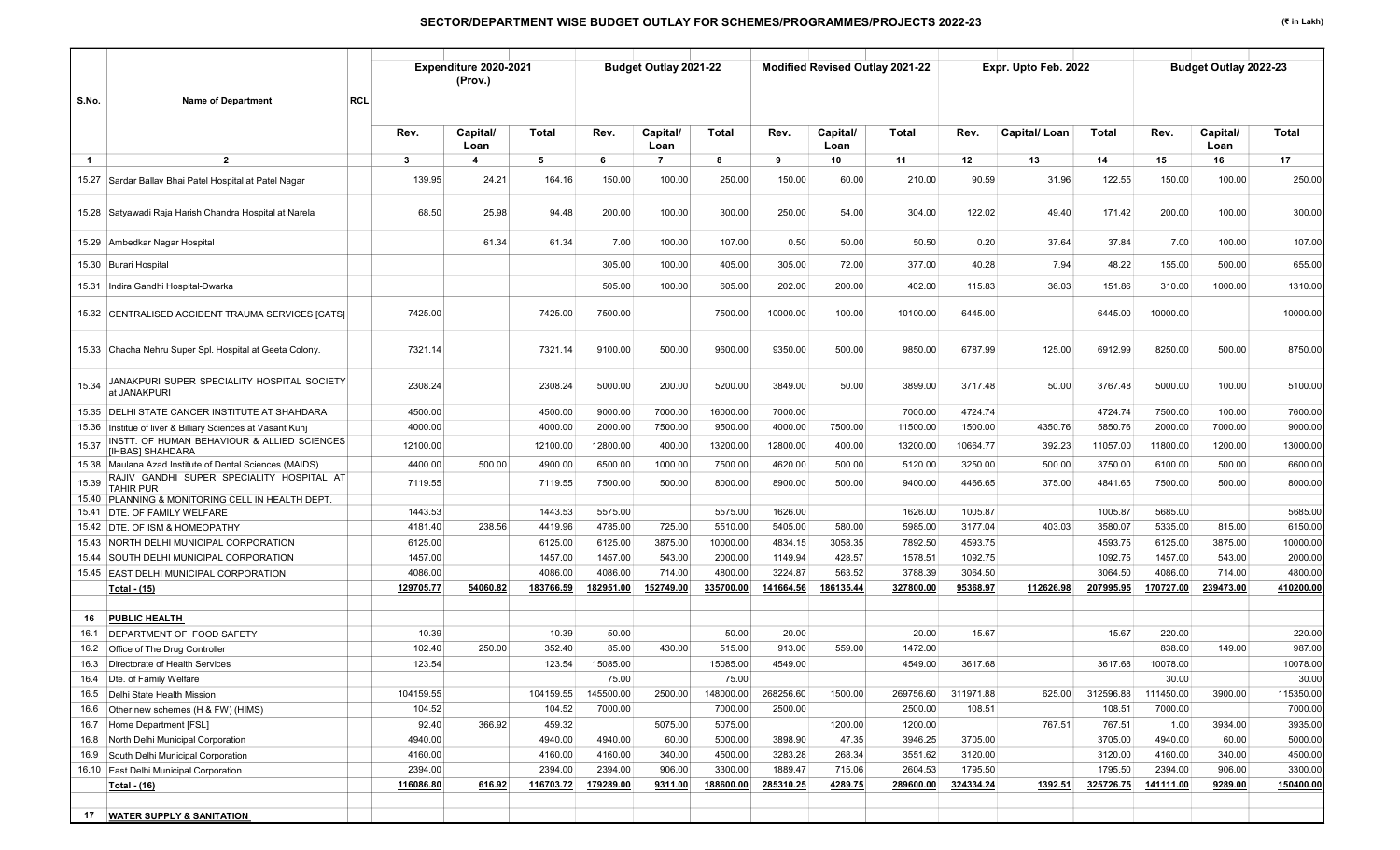| S.No.          | <b>Name of Department</b>                                                                             | <b>RCL</b> |              | Expenditure 2020-2021<br>(Prov.) |                      |          | Budget Outlay 2021-22 |                      |          |                    | Modified Revised Outlay 2021-22 |          | Expr. Upto Feb. 2022 |                    |          | Budget Outlay 2022-23 |                      |
|----------------|-------------------------------------------------------------------------------------------------------|------------|--------------|----------------------------------|----------------------|----------|-----------------------|----------------------|----------|--------------------|---------------------------------|----------|----------------------|--------------------|----------|-----------------------|----------------------|
|                |                                                                                                       |            |              |                                  |                      |          |                       |                      |          |                    |                                 |          |                      |                    |          |                       |                      |
|                |                                                                                                       |            | Rev.         | Capital/<br>Loan                 | Total                | Rev.     | Capital/<br>Loan      | Total                | Rev.     | Capital/<br>Loan   | Total                           | Rev.     | Capital/Loan         | Total              | Rev.     | Capital/<br>Loan      | <b>Total</b>         |
| $\overline{1}$ | $\overline{2}$                                                                                        |            | $\mathbf{3}$ | $\overline{4}$                   | 5                    | 6        | $\overline{7}$        | 8                    | 9        | 10                 | 11                              | 12       | 13                   | 14                 | 15       | 16                    | 17                   |
|                | <b>Water Supply (DJB)</b>                                                                             |            |              |                                  |                      |          |                       |                      |          |                    |                                 |          |                      |                    |          |                       |                      |
|                | 17.1 Urban Water Supply                                                                               |            | 18900.00     | 107040.00                        | 125940.00            | 18100.00 | 105542.00             | 123642.00            | 28075.00 | 55322.00           | 83397.00                        | 13400.00 | 50316.50             | 63716.50           | 29300.00 | 287846.00             | 317146.00            |
|                | 17.2 Rural Water Supply<br><b>Sub Total Water Supply</b>                                              |            | 18900.00     | 1000.00<br>108040.00             | 1000.00<br>126940.00 | 18100.00 | 1000.00<br>106542.00  | 1000.00<br>124642.00 | 28075.00 | 500.00<br>55822.00 | 500.00<br>83897.00              | 13400.00 | 375.00<br>50691.50   | 375.00<br>64091.50 | 29300.00 | 1000.00<br>288846.00  | 1000.00<br>318146.00 |
|                |                                                                                                       |            |              |                                  |                      |          |                       |                      |          |                    |                                 |          |                      |                    |          |                       |                      |
|                | 17.3 Water Conservation Mission                                                                       |            | 5000.00      |                                  | 5000.00              | 60750.00 |                       | 60750.00             | 60375.00 |                    | 60375.00                        | 45375.00 |                      | 45375.00           | 60490.00 |                       | 60490.00             |
|                |                                                                                                       |            |              |                                  |                      |          |                       |                      |          |                    |                                 |          |                      |                    |          |                       |                      |
|                | <b>Total Water Supply</b>                                                                             |            | 23900.00     | 108040.00                        | 131940.00            | 78850.00 | 106542.00             | 185392.00            | 88450.00 | 55822.00           | 144272.00                       | 58775.00 | 50691.50             | 109466.50          | 89790.00 | 288846.00             | 378636.00            |
|                |                                                                                                       |            |              |                                  |                      |          |                       |                      |          |                    |                                 |          |                      |                    |          |                       |                      |
|                | Sewerage (DJB)                                                                                        |            |              |                                  |                      |          |                       |                      |          |                    |                                 |          |                      |                    |          |                       |                      |
|                | 17.4 Sewerage - Urban                                                                                 |            | 4000.00      | 144410.00                        | 148410.00            | 4100.00  | 131500.00             | 135600.00            | 1001.00  | 75825.00           | 76826.00                        | 1000.00  | 50500.00             | 51500.00           | 2300.00  | 278564.00             | 280864.00            |
|                | 17.5 Sewerage - Rural                                                                                 |            |              | 550.00                           | 550.00               |          | 500.00                | 500.00               |          | 400.00             | 400.00                          |          | 300.00               | 300.00             |          | 2500.00               | 2500.00              |
|                | 17.6 Yamuna Action Plan Phase - III                                                                   |            |              | 6000.00                          | 6000.00              |          | 5907.00               | 5907.00              |          | 5901.00            | 5901.00                         |          | 4430.25              | 4430.25            |          | 8000.00               | 8000.00              |
| 17.7           | JNNURM (Abatement / Prevention of Pollution of River<br>Yamuna & Other Projects, Interceptor of Sewer |            |              | 55000.00                         | 55000.00             |          | 1.00                  | 1.00                 |          | 1.00               | 1.00                            |          | 0.75                 | 0.75               |          | 1000.00               | 1000.00              |
|                | 17.8 Yamuna Rejuvenation                                                                              |            |              |                                  |                      |          |                       |                      |          |                    |                                 |          |                      |                    |          |                       |                      |
|                | <b>Total Sanitation</b>                                                                               |            | 4000.00      | 205960.00                        | 209960.00            | 4100.00  | 137908.00             | 142008.00            | 1001.00  | 82127.00           | 83128.00                        | 1000.00  | 55231.00             | 56231.00           | 2300.00  | 290064.00             | 292364.00            |
| 17.9           | Urgent and Emergent works in water supply & sanitation                                                |            |              |                                  |                      |          |                       |                      |          |                    |                                 |          |                      |                    |          |                       |                      |
|                | <b>Total [Water Supply &amp; Sanitation]</b>                                                          |            | 27900.00     | 314000.00                        | 341900.00            | 82950.00 | 244450.00             | 327400.00            | 89451.00 | 137949.00          | 227400.00                       | 59775.00 | 105922.50            | 165697.50          | 92090.00 | 578910.00             | 671000.00            |
| 18             | <b>HOUSING</b>                                                                                        |            |              |                                  |                      |          |                       |                      |          |                    |                                 |          |                      |                    |          |                       |                      |
| 18.1           | General Pool Accommodation [Delhi Govt. Staff Quarters]                                               |            | 1725.85      | 321.64                           | 2047.49              | 1996.00  | 2800.00               | 4796.00              | 2500.00  | 14000.00           | 16500.00                        | 1610.90  | 13132.32             | 14743.22           | 2491.00  | 6700.00               | 9191.00              |
|                | 18.2 DUSIB [Night Shelter & in Situ rehabilation plan ]                                               |            | 2000.00      | 50100.00                         | 52100.00             | 2500.00  | 600.00                | 3100.00              | 2000.00  | 201.00             | 2201.00                         | 967.90   | 125.00               | 1092.90            | 2500.00  | 401.00                | 2901.00              |
|                | 18.3 Houses for Weaker Sections [JNNURM]                                                              |            |              |                                  |                      |          |                       |                      |          |                    |                                 |          |                      |                    |          |                       |                      |
| ÷              | <b>DUSIB (Houses for Weaker Section)</b>                                                              |            |              |                                  |                      |          | 2500.00               | 2500.00              |          | 1593.00            | 1593.00                         |          |                      |                    |          | 2.00                  | 2.00                 |
| ii.            | <b>DSIIDC</b>                                                                                         |            |              |                                  |                      |          | 600.00                | 600.00               |          | 2.00               | 2.00                            |          |                      |                    |          | 2.00                  | 2.00                 |
| Ш              | <b>NDMC</b>                                                                                           |            |              |                                  |                      |          | 2.00                  | 2.00                 |          | 2.00               | 2.00                            |          |                      |                    |          | 2.00                  | 2.00                 |
| iv             | PMAY- Housing for All                                                                                 |            |              | 1.00                             | 1.00                 |          | 2.00                  | 2.00                 |          | 2.00               | 2.00                            |          |                      |                    |          | 2.00                  | 2.00                 |
|                | Total - (Housing)                                                                                     |            | 3725.85      | 50422.64                         | 54148.49             | 4496.00  | 6504.00               | 11000.00             | 4500.00  | 15800.00           | 20300.00                        | 2578.80  | 13257.32             | 15836.12           | 4991.00  | 7109.00               | 12100.00             |
|                |                                                                                                       |            |              |                                  |                      |          |                       |                      |          |                    |                                 |          |                      |                    |          |                       |                      |
| 19             | <b>URBAN DEVELOPMENT</b>                                                                              |            |              |                                  |                      |          |                       |                      |          |                    |                                 |          |                      |                    |          |                       |                      |
|                | 19.1 DUSIB                                                                                            |            | 9525.00      | 1699.99                          | 11224.99             | 10700.00 | 2400.00               | 13100.00             | 5225.00  | 1090.00            | 6315.00                         | 2775.00  | 717.07               | 3492.07            | 14052.00 | 1751.00               | 15803.00             |
|                | 19.2 North Delhi Municipal Corporation                                                                |            | 30713.40     |                                  | 30713.40             | 19777.50 | 1902.50               | 21680.00             | 15609.39 | 1501.54            | 17110.93                        | 15609.39 | 1501.54              | 17110.93           | 19777.50 | 1902.50               | 21680.00             |
|                | 19.3 South Delhi Municipal Corporation                                                                |            | 9488.70      |                                  | 9488.70              | 9488.70  | 1131.30               | 10620.00             | 7488.95  | 892.88             | 8381.83                         | 7488.95  | 892.88               | 8381.83            | 9488.70  | 1131.30               | 10620.00             |
|                | 19.4 East Delhi Municipal Corporation                                                                 |            | 16308.00     |                                  | 16308.00             | 16308.00 | 2592.00               | 18900.00             | 12871.09 | 2045.73            | 14916.82                        | 12871.09 | 2045.73              | 14916.82           | 16308.00 | 2592.00               | 18900.00             |
|                | 19.5 New Delhi Municipal Council                                                                      |            |              | 9800.00                          | 9800.00              |          | 9800.00               | 9800.00              |          | 5000.00            | 5000.00                         |          |                      |                    |          | 5000.00               | 5000.00              |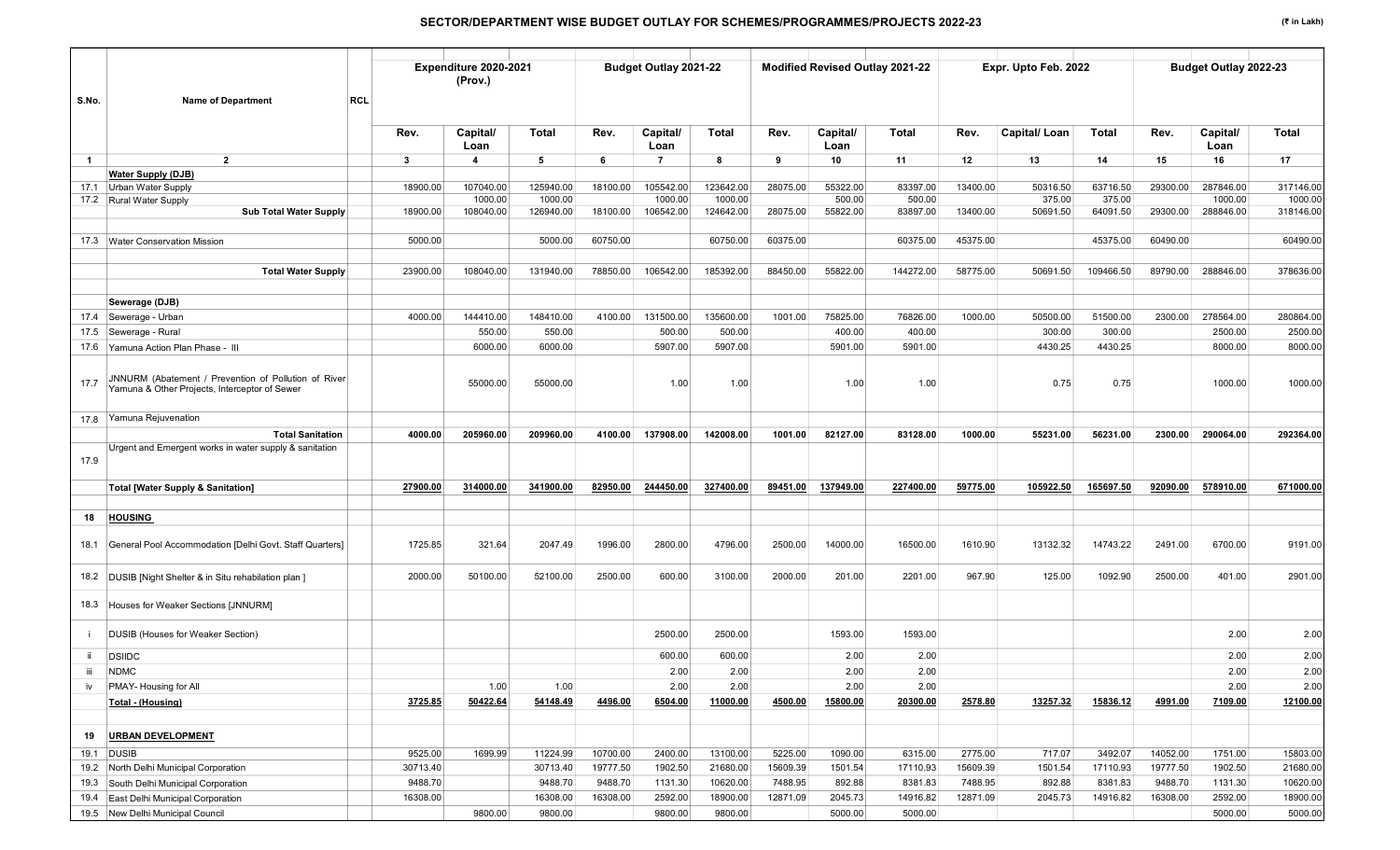| S.No.<br><b>RCL</b><br><b>Name of Department</b>                                                    |                 | Expenditure 2020-2021<br>(Prov.) |                  |                  | Budget Outlay 2021-22 |                    |                   | Modified Revised Outlay 2021-22 |                   |                | Expr. Upto Feb. 2022 |                 |                    | Budget Outlay 2022-23 |                    |
|-----------------------------------------------------------------------------------------------------|-----------------|----------------------------------|------------------|------------------|-----------------------|--------------------|-------------------|---------------------------------|-------------------|----------------|----------------------|-----------------|--------------------|-----------------------|--------------------|
|                                                                                                     | Rev.            | Capital/<br>Loan                 | Total            | Rev.             | Capital/<br>Loan      | Total              | Rev.              | Capital/<br>Loan                | Total             | Rev.           | Capital/Loan         | Total           | Rev.               | Capital/<br>Loan      | Total              |
| $\overline{2}$<br>$\mathbf{1}$                                                                      | $\mathbf{3}$    | $\overline{4}$                   | 5                | - 6              | $\overline{7}$        | 8                  | 9                 | 10                              | 11                | 12             | 13                   | 14              | 15                 | 16                    | 17                 |
| <b>Urban Development Deptt.</b><br>19.6                                                             |                 |                                  |                  |                  |                       |                    |                   |                                 |                   |                |                      |                 |                    |                       |                    |
| 19.6.1 National Urban Livelihood Mission                                                            |                 |                                  |                  | 400.00           |                       | 400.00             | 2201.00           |                                 | 2201.00           |                |                      |                 | 2335.00            |                       | 2335.00            |
| 19.6.2 MLALAD SCHEME                                                                                |                 | 8765.45                          | 8765.45          |                  | 28000.00              | 28000.00           |                   | 28000.00                        | 28000.00          |                | 19881.47             | 19881.47        |                    | 30000.00              | 30000.00           |
| 19.6.3 CM local Area Development -New Scheme                                                        |                 |                                  |                  |                  | 40000.00              | 40000.00           |                   | 10.00                           | 10.00             |                |                      |                 |                    | 30000.00              | 30000.00           |
| 19.6.4 CM Mohalla Suraksha Yojana- New Scheme                                                       |                 |                                  |                  |                  | 10000.00              | 10000.00           |                   | 7.00                            | 7.00              |                |                      |                 |                    | 10.00                 | 10.00              |
| 19.6.5 Development of Trans Yamuna Area                                                             |                 | 767.92                           | 767.92           |                  | 10000.00              | 10000.00           |                   | 1000.00                         | 1000.00           |                | 995.03               | 995.03          |                    | 100.00                | 100.00             |
| Provision of Essential Services in Unauthoried Colonies<br>19.6.6                                   | 0.72            | 99025.95                         | 99026.67         | 200.00           | 79800.00              | 80000.00           | 3.00              | 107700.00                       | 107703.00         | 0.42           | 28421.53             | 28421.95        | 200.00             | 129800.00             | 130000.00          |
| <b>UD Department</b><br>а.<br><b>DSIIDC</b><br>b.                                                   |                 |                                  |                  |                  |                       |                    |                   |                                 |                   |                |                      |                 |                    |                       |                    |
| Irrigation & Flood Control Deptt.<br>С.                                                             |                 |                                  |                  |                  |                       |                    |                   |                                 |                   |                |                      |                 |                    |                       |                    |
| Mukhyamantri Sadak Punrothhon<br>Yojana (earlier<br>19.6.7<br>Financial Assistance to Local Bodies) |                 | 3800.96                          | 3800.96          |                  | 37000.00              | 37000.00           |                   | 10000.00                        | 10000.00          |                | 7072.08              | 7072.08         |                    | 30000.00              | 30000.00           |
| Provision of Essential Services in Unauthoried Colonies -<br>19.6.8<br><b>CRF-DSIIDC</b>            |                 |                                  |                  |                  | 1.00                  | 1.00               |                   | 1.00                            | 1.00              |                |                      |                 |                    | 1.00                  | 1.00               |
| 19.6.9a Re-development of walled City / Shahjanabad                                                 |                 |                                  |                  |                  |                       |                    |                   |                                 |                   |                |                      |                 |                    |                       |                    |
| 19.6.9b Re-development of walled City / Shahjanabad                                                 | 150.00          | 5550.00                          | 5700.00          | 200.00           | 3800.00               | 4000.00            | 200.00            | 3800.00                         | 4000.00           | 50.00          | 950.00               | 1000.00         | 600.00             | 4000.00               | 4600.00            |
| 19.6.10 C/o of Socio Culture Center at CBD Shahdara                                                 |                 |                                  |                  |                  | 1.00                  | 1.00               |                   | 1.00                            | 1.00              |                |                      |                 |                    | 1.00                  | 1.00               |
| 19.6.11 Swachh Bharat Mission                                                                       | 274.73          |                                  | 274.73           | 1300.00          | 8800.00               | 10100.00           | 900.00            | 4700.00                         | 5600.00           |                |                      |                 | 2100.00            | 11000.00              | 13100.00           |
| 19.6.12 AMRUT                                                                                       |                 | 426.93                           | 426.93           |                  | 10000.00              | 10000.00           |                   | 20700.00                        | 20700.00          |                | 10000.00             | 10000.00        |                    | 4000.00               | 4000.00            |
| Atal Mission For Rejuvenation and Urban Transformation<br>19.6.13 (AMRUT) 2.0                       |                 |                                  |                  |                  |                       |                    | 90.00             | 10.00                           | 100.00            |                |                      |                 | 1000.00            | 10000.00              | 11000.00           |
| Market Development Fund<br>19.6.14                                                                  |                 |                                  |                  | 198.00           |                       | 198.00             | 52.42             |                                 | 52.42             |                |                      |                 | 100.00             |                       | 100.00             |
| 19.6.15 Disposal of Legacy waste dumped at various dump sites                                       |                 |                                  |                  | 5000.00          |                       | 5000.00            | 100.00            |                                 | 100.00            |                |                      |                 | 50.00              |                       | 50.00              |
| <b>Total [UD Department]</b>                                                                        | 425.45          | 118337.21                        | 118762.66        | 7298.00          | 227402.00             | 234700.00          | 3546.42           | 175929.00                       | 179475.42         | 50.42          | 67320.11             | 67370.53        | 6385.00            | 248912.00             | 255297.00          |
| Total - (Urban Development)                                                                         | 66460.55        | 129837.20                        | 196297.75        | 63572.20         | 245227.80             | 308800.00          | 44740.85          | 186459.15                       | 231200.00         | 38794.85       | 72477.33             | 111272.18       | 66011.20           | 261288.80             | 327300.00          |
| <b>WELFARE OF SC/ST/OBCS/MINORITIES</b><br>20                                                       |                 |                                  |                  |                  |                       |                    |                   |                                 |                   |                |                      |                 |                    |                       |                    |
| 20.1<br><b>Educational Development</b>                                                              | 3159.56         | 279.72                           | 3439.28          | 33568.00         | 600.00                | 34168.00           | 31882.00          | 600.00                          | 32482.00          | 8107.98        | 366.56               | 8474.54         | 43957.00           | 650.00                | 44607.00           |
| Economic Development<br>20.2                                                                        | 360.00          |                                  | 360.00           | 400.00           | 2900.00               | 3300.00            | 150.00            | 900.00                          | 1050.00           |                |                      |                 | 353.00             | 2900.00               | 3253.00            |
| Health, Housing and Others<br>20.3                                                                  | 381.66          | 49.69                            | 431.35           | 833.00           | 6500.00               | 7333.00            | 727.00            | 3500.00                         | 4227.00           | 324.00         | 2954.30              | 3278.30         | 914.00             | 6500.00               | 7414.00            |
| 20.4 CSS Schemes                                                                                    | 535.07          |                                  | 535.07           | 1799.00          |                       | 1799.00            | 4741.00           |                                 | 4741.00           | 417.12         |                      | 417.12          | 2926.00            |                       | 2926.00            |
| <b>Total - (20)</b>                                                                                 | 4436.29         | 329.41                           | 4765.70          | 36600.00         | 10000.00              | 46600.00           | 37500.00          | 5000.00                         | 42500.00          | 8849.10        | 3320.86              | 12169.96        | 48150.00           | 10050.00              | 58200.00           |
|                                                                                                     |                 |                                  |                  |                  |                       |                    |                   |                                 |                   |                |                      |                 |                    |                       |                    |
| <b>LABOUR &amp; LABOUR WELFARE</b><br>21                                                            |                 |                                  |                  |                  |                       |                    |                   |                                 |                   |                |                      |                 |                    |                       |                    |
| 21.1 Labour Department                                                                              | 5.00            |                                  | 5.00             | 116.00           | 10.00<br>4286.00      | 126.00             | 62.00             | 10.00                           | 72.00             |                |                      |                 | 120.00             | 10.00                 | 130.00             |
| 21.2 Dte. of Trg. & Tech. Educaton<br>21.3 Dte. of Employment                                       | 393.13<br>14.87 | 1677.68                          | 2070.81<br>14.87 | 884.65<br>303.35 | 1000.00               | 5170.65<br>1303.35 | 3424.65<br>483.35 | 3020.00                         | 6444.65<br>483.35 | 935.42<br>2.05 | 2070.94              | 3006.36<br>2.05 | 3605.00<br>1301.00 | 5064.00               | 8669.00<br>1301.00 |
| Total - (21)                                                                                        | 413.00          | 1677.68                          | 2090.68          | 1304.00          | 5296.00               | 6600.00            | 3970.00           | 3030.00                         | 7000.00           | 937.47         | 2070.94              | 3008.41         | 5026.00            | 5074.00               | 10100.00           |
|                                                                                                     |                 |                                  |                  |                  |                       |                    |                   |                                 |                   |                |                      |                 |                    |                       |                    |
| <b>SOCIAL WELFARE</b><br>22                                                                         |                 |                                  |                  |                  |                       |                    |                   |                                 |                   |                |                      |                 |                    |                       |                    |
| 22.1 Welfare of Handicapped                                                                         | 28737.24        | 717.77                           | 29455.01         | 34606.00         | 1635.00               | 36241.00           | 41639.00          | 650.00                          | 42289.00          | 29084.52       | 243.07               | 29327.59        | 36716.00           | 5690.00               | 42406.00           |
| 22.2 Welfare of Senior Citizens                                                                     | 113806.69       | 345.97                           | 114152.66        | 148100.00        | 1900.00               | 150000.00          | 158550.00         | 1000.00                         | 159550.00         | 110810.54      | 442.40               | 111252.94       | 165700.00          | 1600.00               | 167300.00          |
| 22.3 Correctional Services                                                                          |                 |                                  |                  |                  |                       |                    |                   |                                 |                   |                |                      |                 |                    |                       |                    |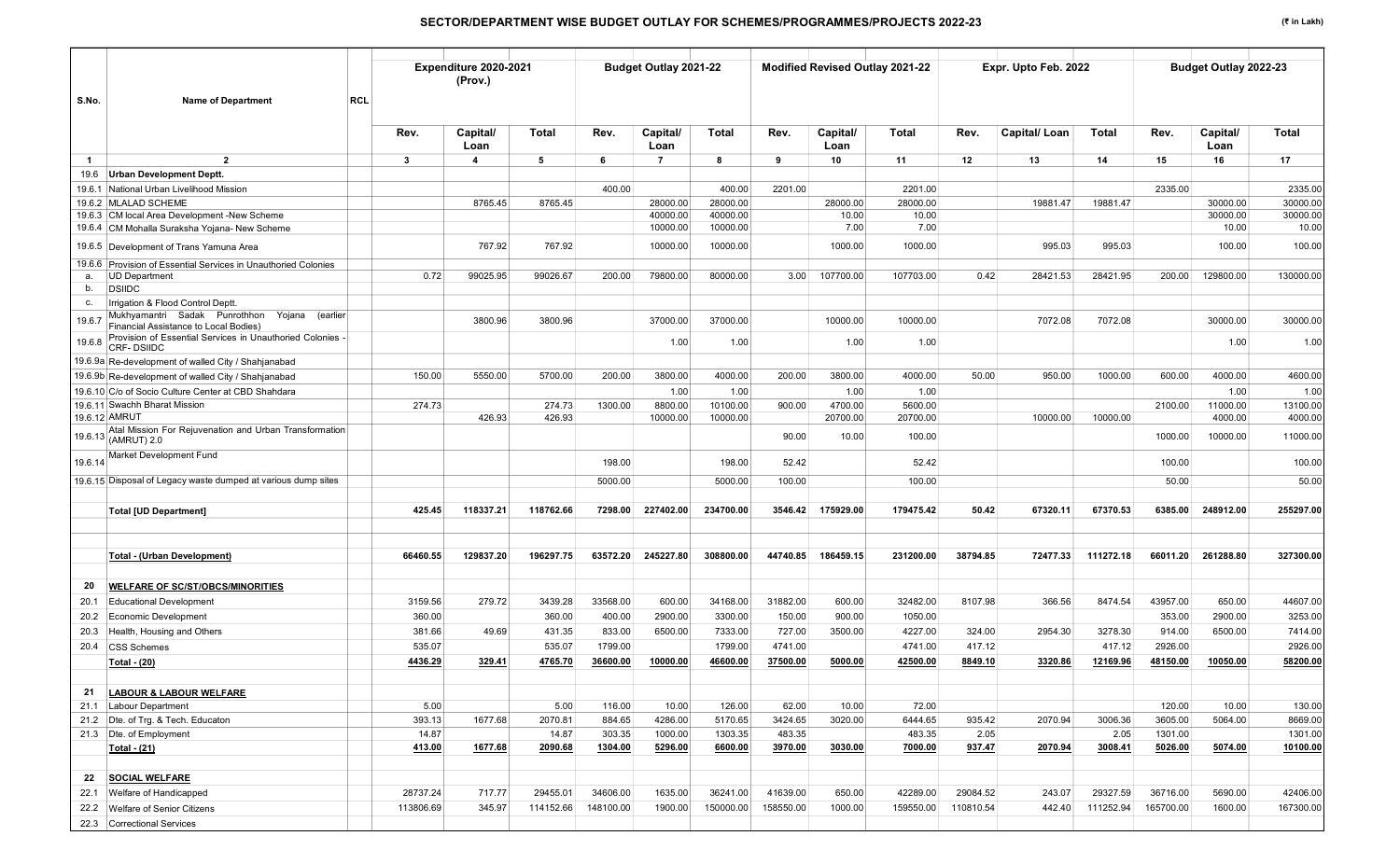|              |                                                                                                              |            |           | Expenditure 2020-2021 |                     |           | <b>Budget Outlay 2021-22</b> |                 |           |                  | Modified Revised Outlay 2021-22 |                     | Expr. Upto Feb. 2022 |                     |           | Budget Outlay 2022-23 |                     |
|--------------|--------------------------------------------------------------------------------------------------------------|------------|-----------|-----------------------|---------------------|-----------|------------------------------|-----------------|-----------|------------------|---------------------------------|---------------------|----------------------|---------------------|-----------|-----------------------|---------------------|
|              |                                                                                                              |            |           | (Prov.)               |                     |           |                              |                 |           |                  |                                 |                     |                      |                     |           |                       |                     |
| S.No.        | <b>Name of Department</b>                                                                                    | <b>RCL</b> |           |                       |                     |           |                              |                 |           |                  |                                 |                     |                      |                     |           |                       |                     |
|              |                                                                                                              |            | Rev.      | Capital/<br>Loan      | <b>Total</b>        | Rev.      | Capital/<br>Loan             | <b>Total</b>    | Rev.      | Capital/<br>Loan | Total                           | Rev.                | Capital/Loan         | Total               | Rev.      | Capital/<br>Loan      | <b>Total</b>        |
| $\mathbf{1}$ | $\overline{2}$                                                                                               |            | 3         | $\boldsymbol{4}$      | 5                   | 6         | $\overline{7}$               | 8               | 9         | 10               | 11                              | 12                  | 13                   | 14                  | 15        | 16                    | 17                  |
| 22.4         | GIA / Others                                                                                                 |            | 2930.93   | 206.99                | 3137.92             | 3358.00   | 1001.00                      | 4359.00         | 7959.00   | 802.00           | 8761.00                         | 3904.08             | 334.14               | 4238.22             | 7894.00   | 2100.00               | 9994.00             |
|              | 22.5 Directorate of Prohibition                                                                              |            |           |                       |                     |           |                              |                 |           |                  |                                 |                     |                      |                     |           |                       |                     |
|              | Total - (22)                                                                                                 |            | 145474.86 | 1270.73               | 146745.59           | 186064.00 | 4536.00                      | 190600.00       | 208148.00 | 2452.00          | 210600.00                       | 143799.14           | 1019.61              | 144818.75           | 210310.00 | 9390.00               | 219700.00           |
|              |                                                                                                              |            |           |                       |                     |           |                              |                 |           |                  |                                 |                     |                      |                     |           |                       |                     |
| 23           | <b>WOMEN &amp; CHILD DEVELOPMENT</b>                                                                         |            |           |                       |                     |           |                              |                 |           |                  |                                 |                     |                      |                     |           |                       |                     |
| 23.1         | Women Welfare                                                                                                |            | 102664.56 |                       | 102664.56           | 118908.00 | 1050.00                      | 119958.00       | 125268.00 | 628.00           | 125896.00                       | 93947.40            | 67.86                | 94015.26            | 140626.00 | 1050.00               | 141676.00           |
| 23.2         | <b>Child Development</b>                                                                                     |            | 21507.47  | 129.43                | 21636.90            | 26332.00  | 1200.00                      | 27532.00        | 26771.00  | 350.00           | 27121.00                        | 16151.16            | 225.12               | 16376.28            | 28457.00  | 420.00                | 28877.00            |
| 23.3         | <b>Other Schemes</b>                                                                                         |            | 1020.44   | 35.73                 | 1056.17             | 4320.00   | 290.00                       | 4610.00         | 3018.00   | 265.00           | 3283.00                         | 354.55              | 20.55                | 375.10              | 3227.00   | 320.00                | 3547.00             |
|              | Total - (23)                                                                                                 |            | 125192.47 | 165.16                | 125357.63           | 149560.00 | 2540.00                      | 152100.00       | 155057.00 | 1243.00          | 156300.00                       | 110453.11           | 313.53               | 110766.64           | 172310.00 | 1790.00               | 174100.00           |
|              |                                                                                                              |            |           |                       |                     |           |                              |                 |           |                  |                                 |                     |                      |                     |           |                       |                     |
| 24           | <b>NUTRITION</b><br>Deptt. of Women & Child Development                                                      |            | 14383.40  |                       |                     | 17600.00  |                              | 17600.00        | 24200.00  |                  | 24200.00                        |                     |                      |                     | 18300.00  |                       |                     |
| 24.1         | 24.2 Dte. of Education [MDM]- State Share                                                                    |            | 4067.19   |                       | 14383.40<br>4067.19 | 3443.00   |                              | 3443.00         | 3835.21   |                  | 3835.21                         | 12938.62<br>1564.82 |                      | 12938.62<br>1564.82 | 5672.00   |                       | 18300.00<br>5672.00 |
|              |                                                                                                              |            |           |                       |                     |           |                              |                 |           |                  |                                 |                     |                      |                     |           |                       |                     |
| 24.3         | Delhi Cantonment Board [MDM]-State Share                                                                     |            |           |                       |                     | 10.00     |                              | 10.00           | 7.89      |                  | 7.89                            | 5.19                |                      | 5.19                | 15.00     |                       | 15.00               |
|              | Delhi Cantonment Board [MDM]-Centre Share                                                                    |            | 29.95     |                       | 29.95               | 150.00    |                              | 150.00          | 29.41     |                  | 29.41                           | 17.17               |                      | 17.17               | 31.00     |                       | 31.00               |
| 24.4         | North Delhi Municipal Corporation- [MDM]                                                                     |            | 1701.33   |                       | 1701.33             | 2700.00   |                              | 2700.00         | 2986.73   |                  | 2986.73                         | 1501.62             |                      | 1501.62             | 3430.00   |                       | 3430.00             |
| 24.5         | South Delhi Municipal Corporation- [MDM]                                                                     |            | 1393.81   |                       | 1393.81             | 2370.00   |                              | 2370.00         | 3390.61   |                  | 3390.61                         | 1838.21             |                      | 1838.21             | 4170.00   |                       | 4170.00             |
| 24.6         | East Delhi Municipal Corporation                                                                             |            | 972.07    |                       | 972.07              | 1565.00   |                              | 1565.00         | 2004.16   |                  | 2004.16                         | 1084.58             |                      | 1084.58             | 2330.00   |                       | 2330.00             |
|              | 24.7   NDMC- [MDM]                                                                                           |            | 137.28    |                       | 137.28              | 265.00    |                              | 265.00          | 252.99    |                  | 252.99                          | 126.75              |                      | 126.75              | 275.00    |                       | 275.00              |
|              | 24.8   Deptt. of Social Welfare [MDM]                                                                        |            |           |                       |                     | 2.00      |                              | 2.00            | 2.00      |                  | 2.00                            |                     |                      |                     | 2.00      |                       | 2.00                |
| 24.9         | Mid Day Meal- CSS (Except Local Bodies)                                                                      |            | 6505.87   |                       | 6505.87             | 5895.00   |                              | 5895.00         | 10191.00  |                  | 10191.00                        | 3611.42             |                      | 3611.42             | 10775.00  |                       | 10775.00            |
|              | Total - (24)                                                                                                 |            | 29190.90  |                       | 29190.90            | 34000.00  |                              | 34000.00        | 46900.00  |                  | 46900.00                        | 22688.38            |                      | 22688.38            | 45000.00  |                       | 45000.00            |
| 25           | <b>JAIL</b>                                                                                                  |            | 79.67     | 4343.29               | 4422.96             | 200.00    | 4300.00                      | 4500.00         |           | 5300.00          | 5300.00                         |                     | 3149.01              | 3149.01             | 100.00    | 6900.00               | 7000.00             |
|              |                                                                                                              |            |           |                       |                     |           |                              |                 |           |                  |                                 |                     |                      |                     |           |                       |                     |
| 26           | <b>PUBLIC WORKS</b>                                                                                          |            |           |                       |                     |           |                              |                 |           |                  |                                 |                     |                      |                     |           |                       |                     |
| 26.1         | Delhi Govt. - Office Accommodation                                                                           |            |           | 899.81                | 899.81              | 200.00    | 1800.00                      | 2000.00         | 530.00    | 3066.00          | 3596.00                         | 322.16              | 1700.17              | 2022.33             | 1300.00   | 2700.00               | 4000.00             |
|              | 26.2 Court Buildings                                                                                         |            | 3868.33   | 14875.08              | 18743.41            | 4000.00   | 17100.00                     | 21100.00        | 5500.00   | 24849.00         | 30349.00                        | 4622.97             | 16875.94             | 21498.91            | 5000.00   | 17000.00              | 22000.00            |
| 26.3         | Installation/erection of hoarding structures on Delhi Govt.<br>Buildings / Premises for Govt. Advertisements |            |           |                       |                     |           | 50.00                        | 50.00           |           |                  |                                 |                     |                      |                     |           | 25.00                 | 25.00               |
|              | 26.4 Delhi Bhawan                                                                                            |            |           |                       |                     |           |                              |                 |           |                  |                                 |                     |                      |                     |           |                       |                     |
|              | 26.5 C/o Building for Dte. of Home Guards                                                                    |            | 39.45     |                       | 39.45               | 70.00     |                              | 70.00           | 65.00     |                  | 65.00                           | 33.16               |                      | 33.16               | 71.00     |                       | 71.00               |
|              | 26.6 Registrar Cooperative Societies                                                                         |            | 9.07      |                       | 9.07                | 20.00     |                              | 20.00           | 30.00     |                  | 30.00                           | 4.70                |                      | 4.70                | 40.00     |                       | 40.00               |
| 26.8 NCC     | 26.7 Weight & Measures                                                                                       |            |           | 126.56                | 126.56              |           | 400.00                       | 400.00          |           | 100.00           | 100.00                          |                     | 50.75                | 50.75               |           | 50.00                 | 50.00               |
|              | 26.9 Labour Department                                                                                       |            |           | 107.25                | 107.25              |           | 230.00<br>50.00              | 230.00<br>50.00 |           | 350.00<br>50.00  | 350.00<br>50.00                 |                     | 29.02                | 29.02               |           | 272.00<br>50.00       | 272.00<br>50.00     |
|              | 26.10 Employment Department                                                                                  |            |           | 13.93                 | 13.93               |           | 80.00                        | 80.00           |           | 80.00            | 80.00                           |                     | 5.42                 | 5.42                |           | 150.00                | 150.00              |
|              | 26.11 Delhi Archives                                                                                         |            |           | 171.72                | 171.72              |           | 300.00                       | 300.00          |           | 230.00           | 230.00                          |                     | 92.46                | 92.46               |           | 100.00                | 100.00              |